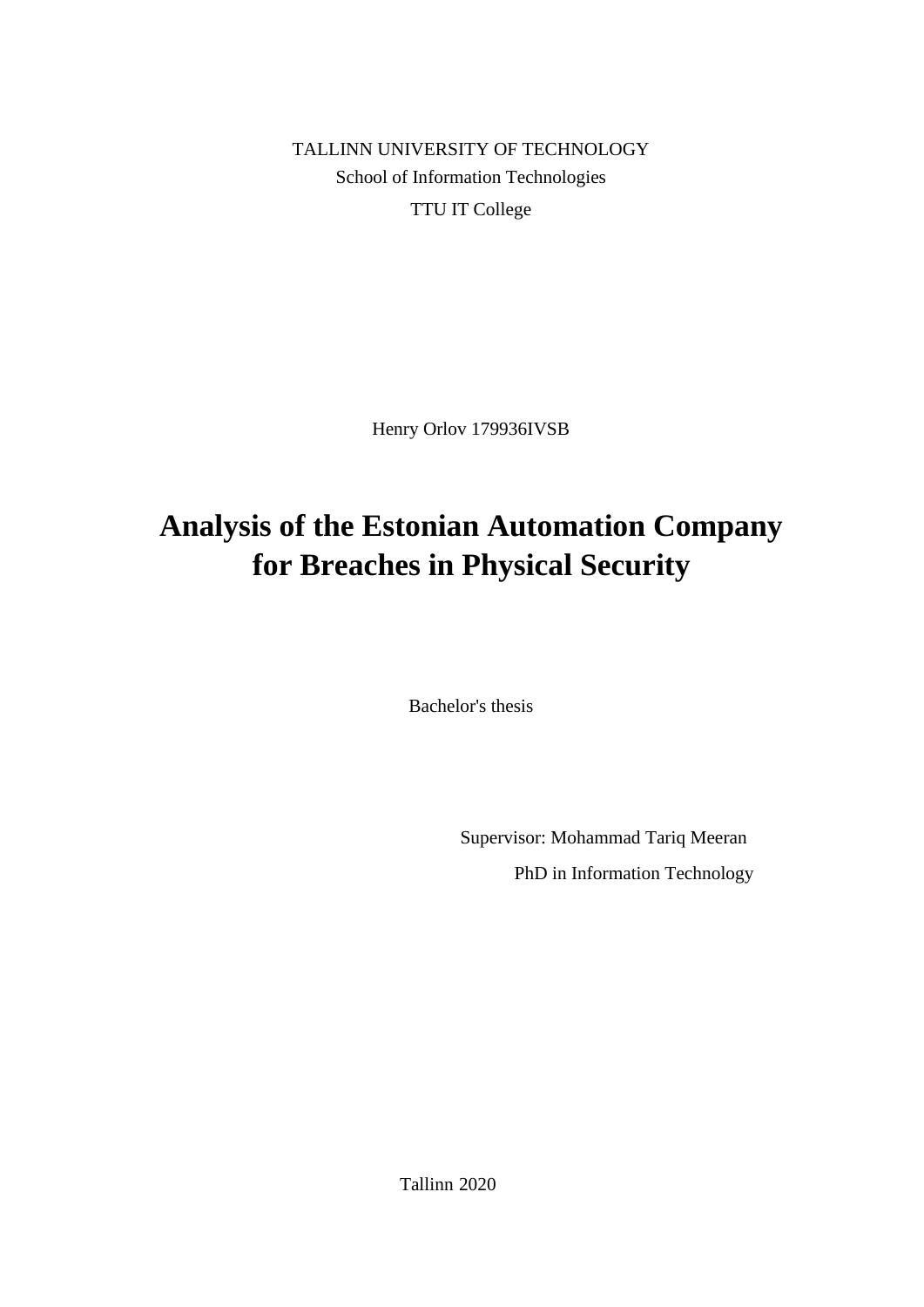TALLINNA TEHNIKAÜLIKOOL Infotehnoloogia teaduskond TTÜ IT Kolledž

Henry Orlov 179936IVSB

# **Eesti automaatikaettevõtte analüüs füüsilise turvalisuse rikkumiste kohta**

Bakalaureusetöö

Supervisor: Mohammad Tariq Meeran PhD in Information Technology

Tallinn 2020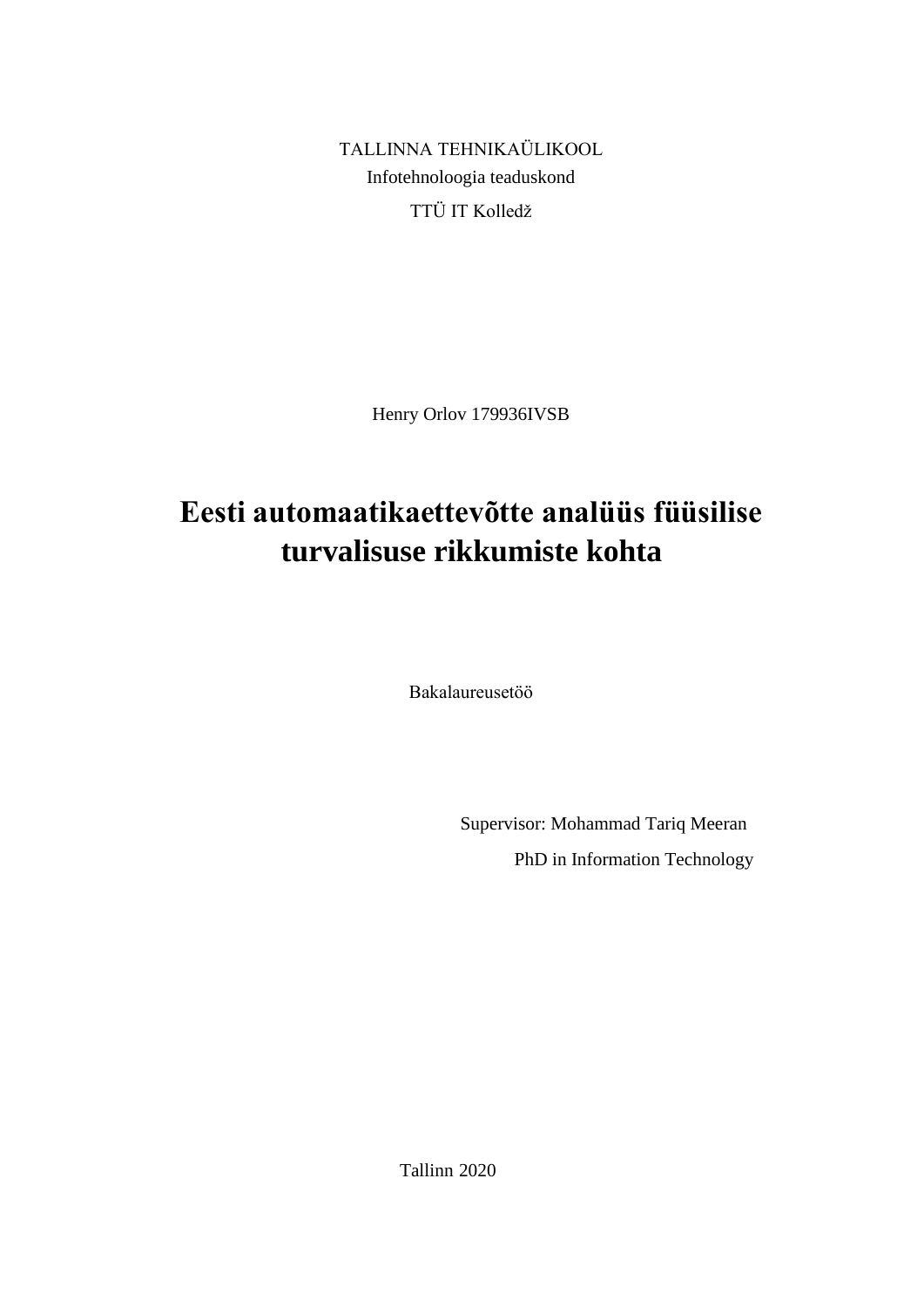# **Author's declaration of originality**

I hereby certify that I am the sole author of this thesis. All the used materials, references to the literature and the work of others have been referred to. This thesis has not been presented for examination anywhere else.

Author: Henry Orlov

6/1/2020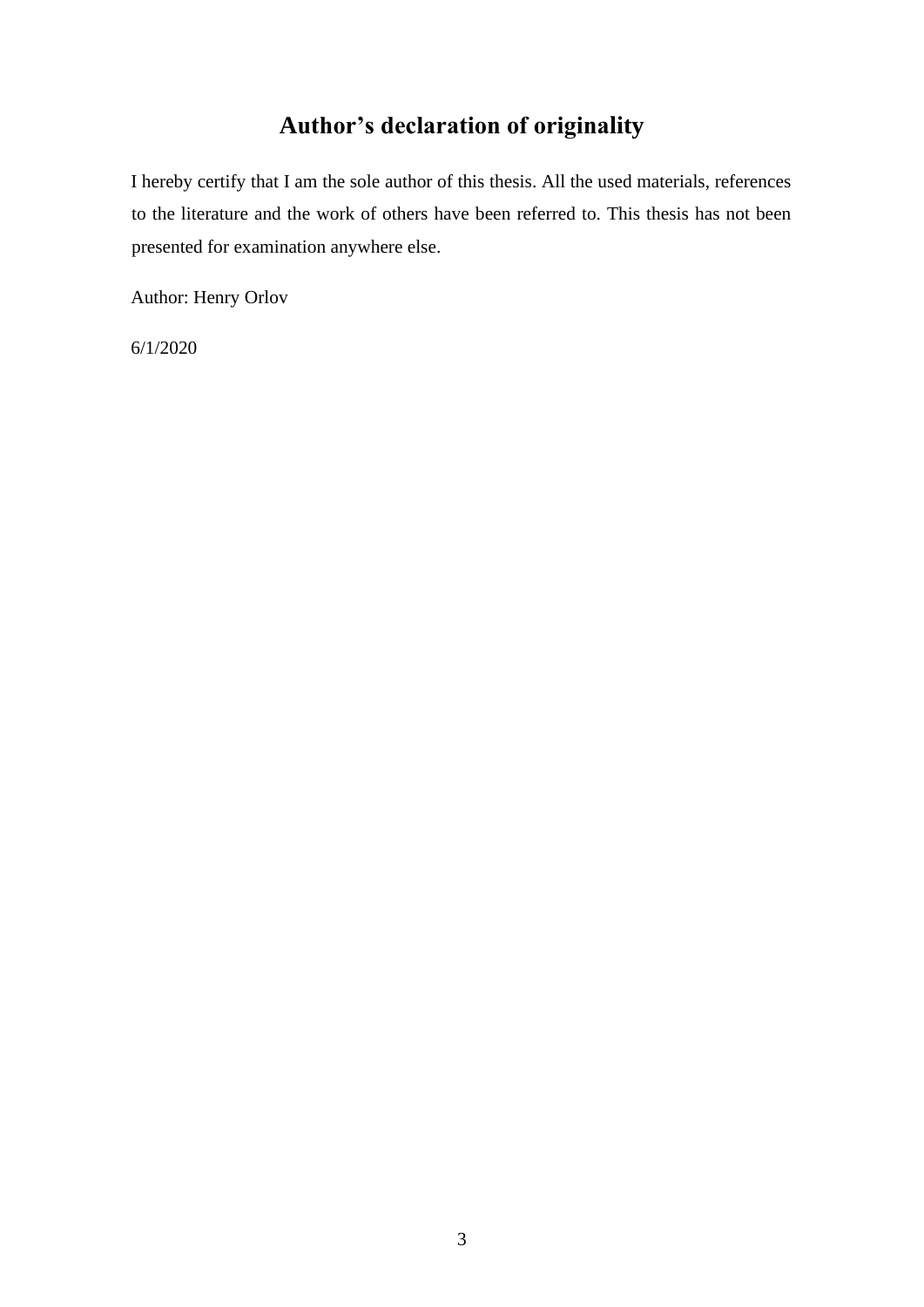### **Abstract**

The aim of current thesis is to analyse the equipment and workspace of the automation company for breaches/problems of physical security, and then aims to propose the possible solutions to the identified vulnerabilities. The work will give an overview of the popular solutions and analysis through real-life implementation to see which solutions will be the optimal ones and to identify the cause of absence of the solutions before implementation. The automation company has breaches in their IT physical security when it comes to implementing new solutions for their business. All those issues will be examined and solved in this thesis. The new solutions proposed by author should fix those security breaches and give the answer to what caused their absence.

During the thesis, the practical analysis will be conducted. Theoretical analysis will examine the IT physical security of the industrial automation company alongside how they were caused the company and under what circumstances they are overlooked. Practical part will consist of developing and applying different solutions to those problems, the further outcome will serve as the main data for subsequent analysis. Then the gathered data will be analysed with the purpose of answering how to ensure that the solutions to the problems are implemented throughout the implementation processes and project life cycles.

The thesis is in English and contains 24 pages of text, 7 chapters, 2 figures and 1 image.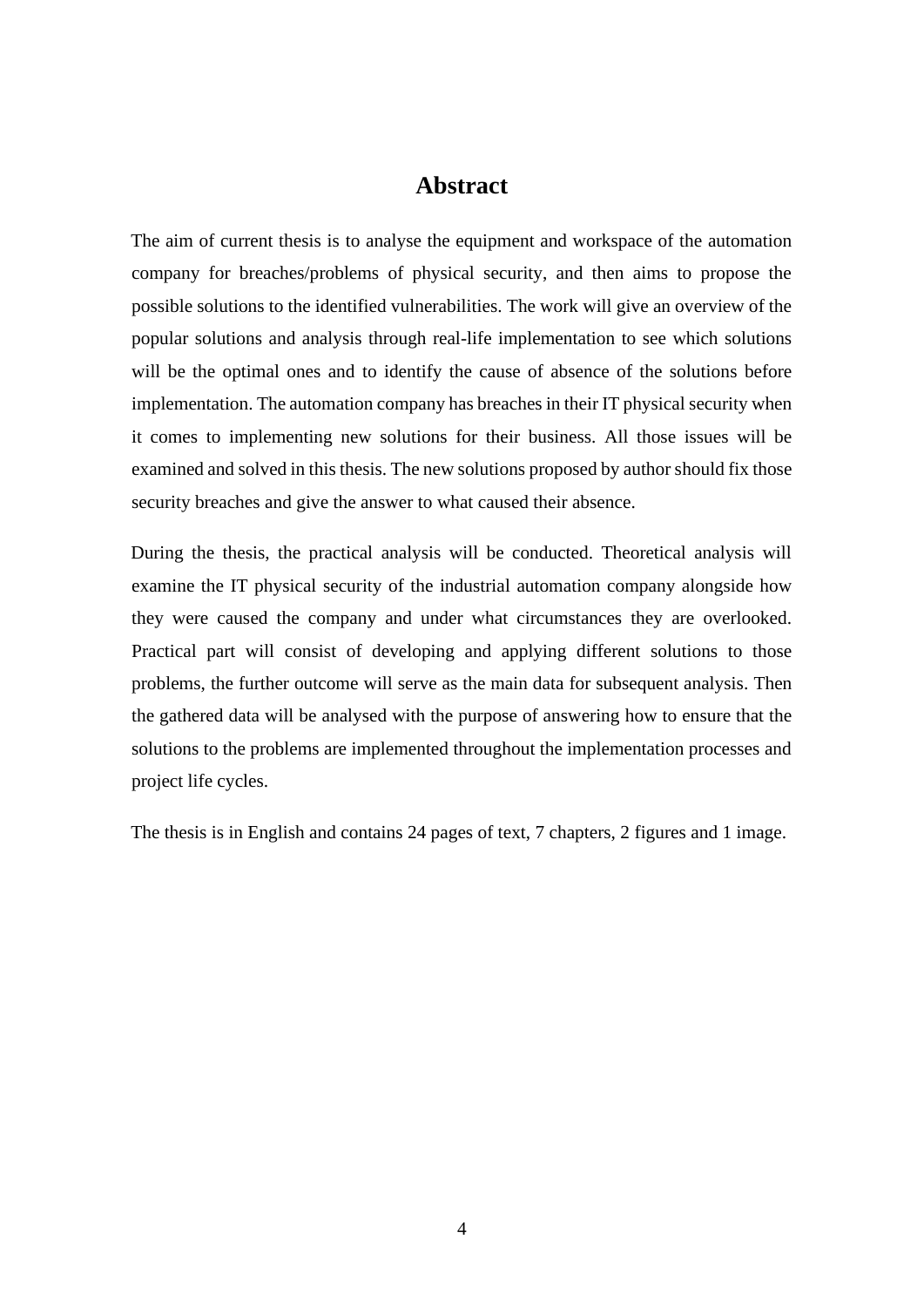### **List of abbreviations and terms**

- CCTV Closed-circuit television
- ESD Electrostatic Discharge
- GDPR General Data Protection Regulation
- IBM International Business Machines
- IOT Internet of Things
- ISKE Infosüsteemide Kolmeastmelise Etalonturbe Süsteemi.
- IT Information Technologies
- MMS Multimedia Messaging Service
- NAS Network Attached Storage
- QR Quick Response Code
- RIA Riigi infosüsteemi amet
- SIM Subscriber Identification Module
- SMS Short Message Service
- TUT Tallinn University of Technology
- UPS Uninterruptible Power Supply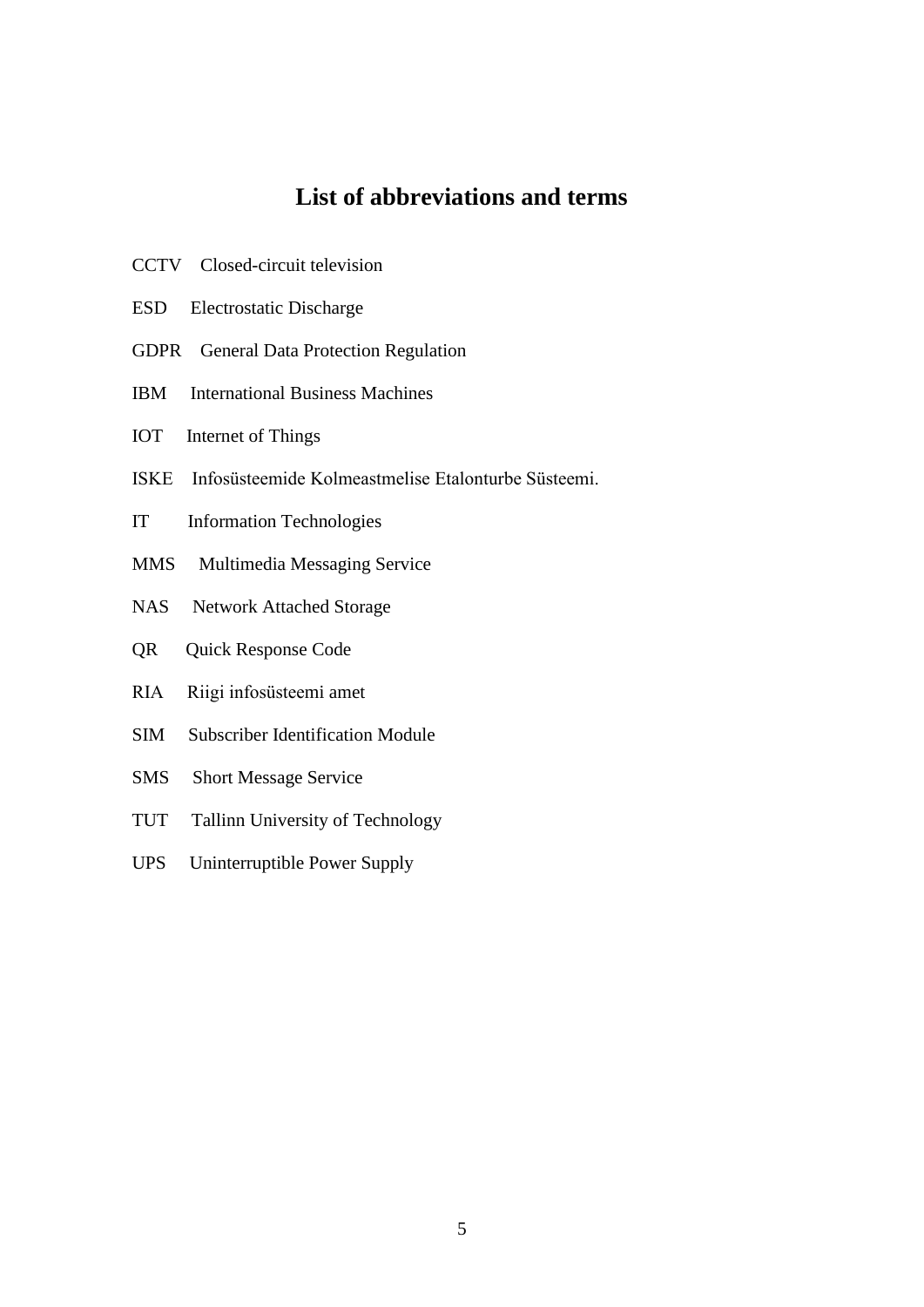# **Table of Contents**

| Non-exclusive licence for reproduction and publication of a graduation 36 |  |
|---------------------------------------------------------------------------|--|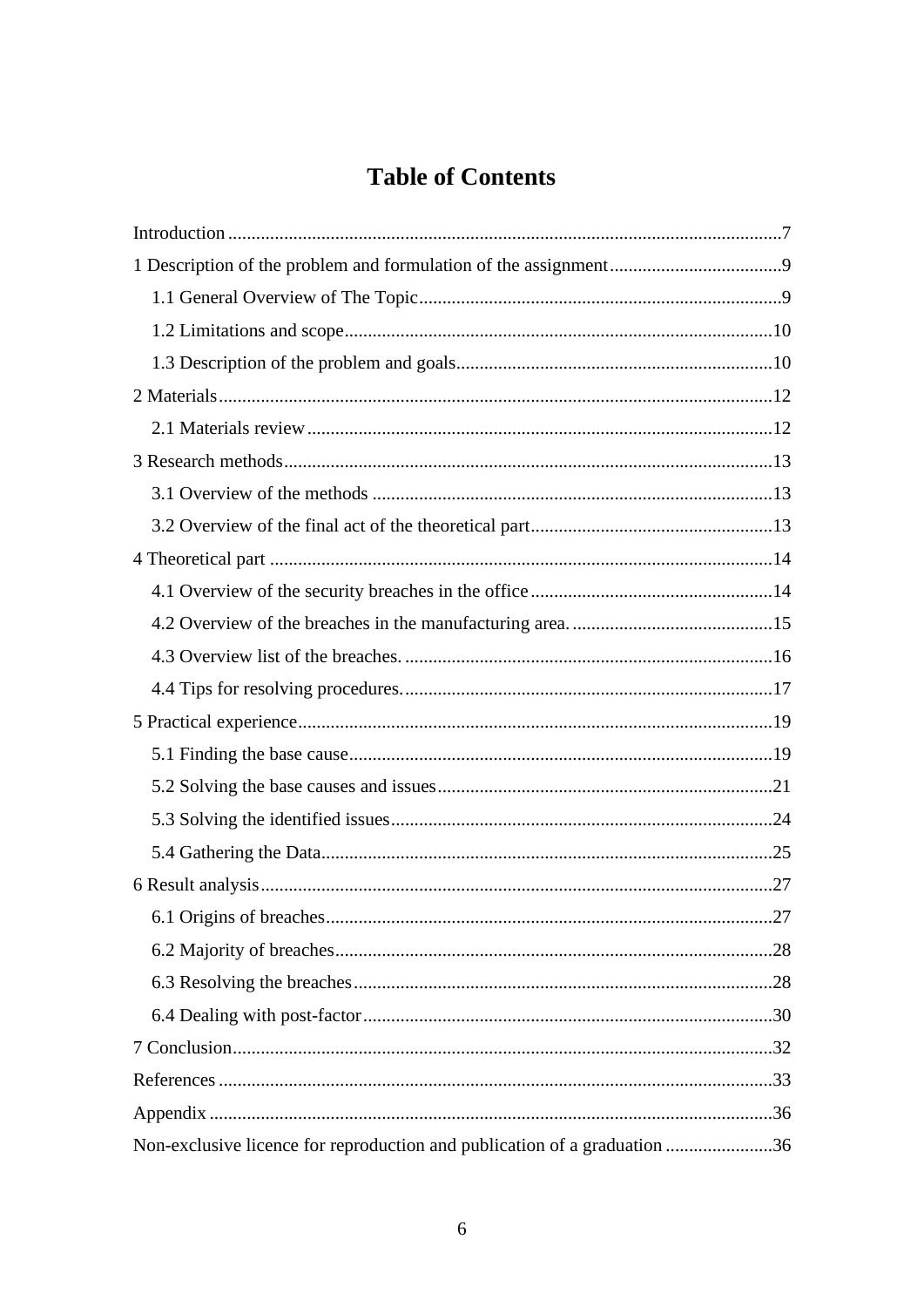### <span id="page-6-0"></span>**Introduction**

The work deals with analysis and deep examination of the automation company for the physical side of IT security, including finding and analysing breaches and searching for the most efficient way to solve them and finding the outcome in the form of the proposal for specialists who work with such companies across Estonia. The work will give an overview of the implementation of the different procedures and give feedback with thoughts on why those solutions are often not being used in such situations.

The automation company has been working on the Estonian automation market for a long time. The author was hired for the purpose of modernisation of their business, because of their potential growth. The authors responsibility was to find the existing breaches as well as proposing the best way to deal with them to ensure the security of the company information and assets. Due to being a part of a team, the author has been assigned to work only with physical aspects of IT security.

From the start the author identified for himself that there will be 2 different types of breaches: existing breaches, and the breaches that will be uncovered by modernization and solving of the existing breaches.

The importance of the work topic and the need to improve the current situation are related to the author personal experience and opinions of the authors colleagues that work in similar fields.

The results of this work should be universal and applicable to any company or organisation that would like to improve their IT physical security with the purpose of prevention of critical failures, that might lead to material losses or sometimes even lethal outcomes.

The main research questions that the author will answer in this thesis are as follows during the work will be:

- 1) What are the current most seen and ignored breaches?
- 2) What are the best solutions that could be used to easily get rid of those problems?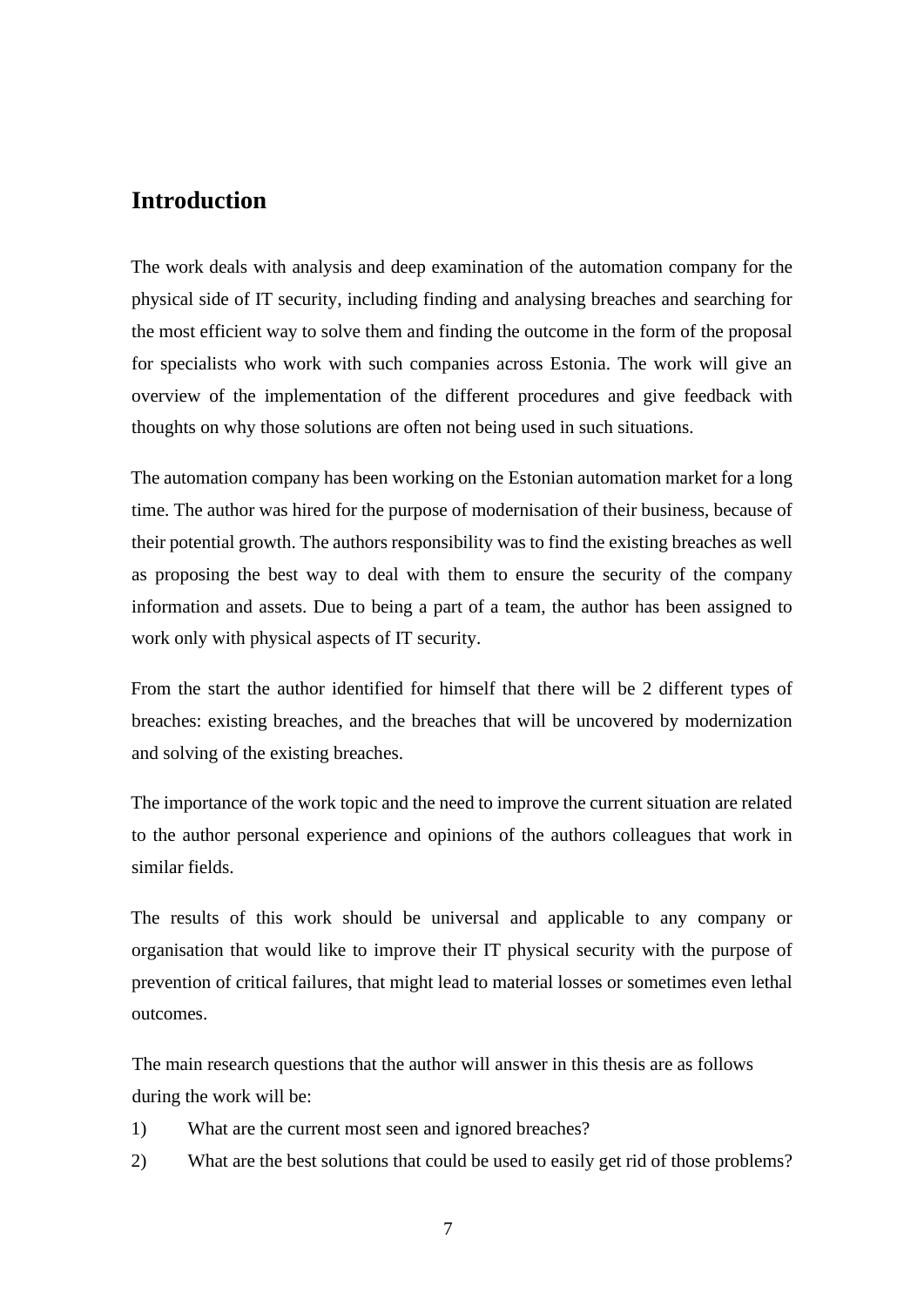- 3) Why weren't those breaches solved in time?
- 4) How to make such issues appear less frequently?

By finding answers to the posed questions the outcome of the work should be the guidelines that the author can suggest in helping to solve similar issues in different situations. This will be the most useful for a scenario where the specialist has the same situation of being in charge of solving IT security breaches in another automation company in Estonia, but it also will be really helpful for companies in other spheres connected to IT.

The additional important requirement for the solutions is that as mentioned before, solutions must be adaptive, not being narrowly oriented to automation, so they can easily be used for companies in other spheres connected to IT, as trending solutions are often being developed with adaptability in mind, so they would work in other environments without the need for further actions.

The topic of the thesis has grown out of the author experiences from work during the internship, where the author had to find the IT physical security breaches and solve them in most profitable way for the automation company way.

The thesis will consist of the following chapters:

- 1) Description of the problem and formulation of the assignment
- 2) Literature and sources.
- 3) Research methods
- 4) Theoretical part
- 5) Practical part
- 6) Result analysis
- <span id="page-7-0"></span>7) Summary and conclusion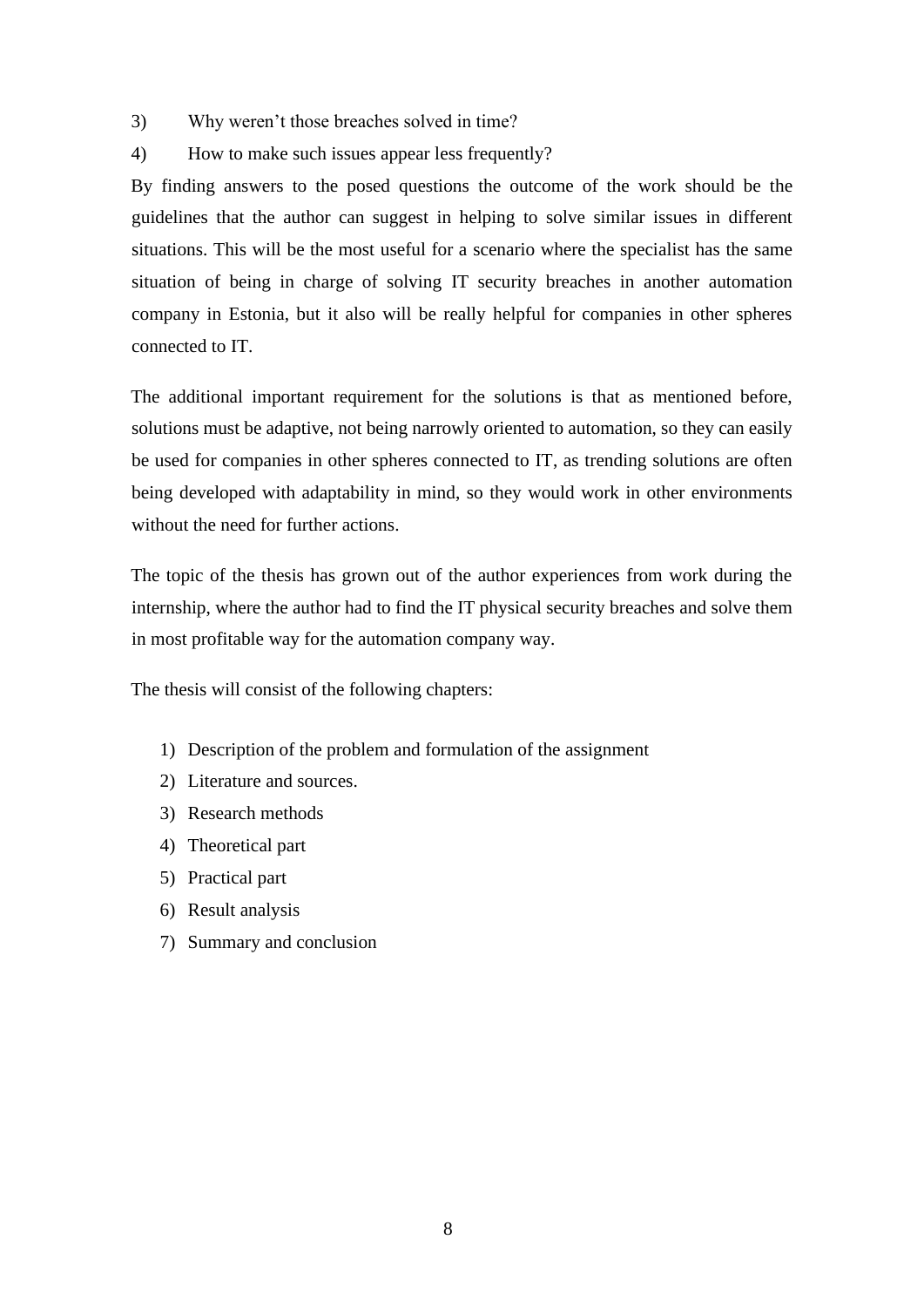### **1 Description of the problem and formulation of the assignment**

### <span id="page-8-0"></span>**1.1 General Overview of The Topic**

Currently the Cyber security is most often associated with mostly digital part of its existence, but cybersecurity has a lot of different spheres and subparts that deal with absolutely different issues.

Currently, almost every Estonian marked is closely connected to the IT Sphere and there is always a need to ensure the security by implementing different solutions. Those solutions are mostly been taken from special standards. For example, in the Estonia there is the ISKE (INFOSÜSTEEMIDE KOLMEASTMELISE) standard. The ISKE standard is based on a German information security standard – IT Baseline Protection Manual (IT-Grundschutz in German) – which has been developed to more fit the Estonian situation. [1]

The standards help to find the answers to most IT issues, including different types of security, like data security, systems security, IoT security and etc.

Recently, the sector of automatization in Estonia and other spheres with electronics have been growing fast and there is a major need of IT security because of it, mostly in information and physical security of equipment and work areas.

In the thesis the author will be discussing the physical aspect of the IT security that was implemented in the office and manufacturing area of the automation company.

It was hard do the first steps of the analysis when the work just started. Author had prepared a lot of possible solutions, implementations and assumed a lot of causes of the breaches that had to be solved.

As the author was a junior specialist, the statement about the causes was based at most common issues that were seen on the first look. More specifically, outdated tools and equipment.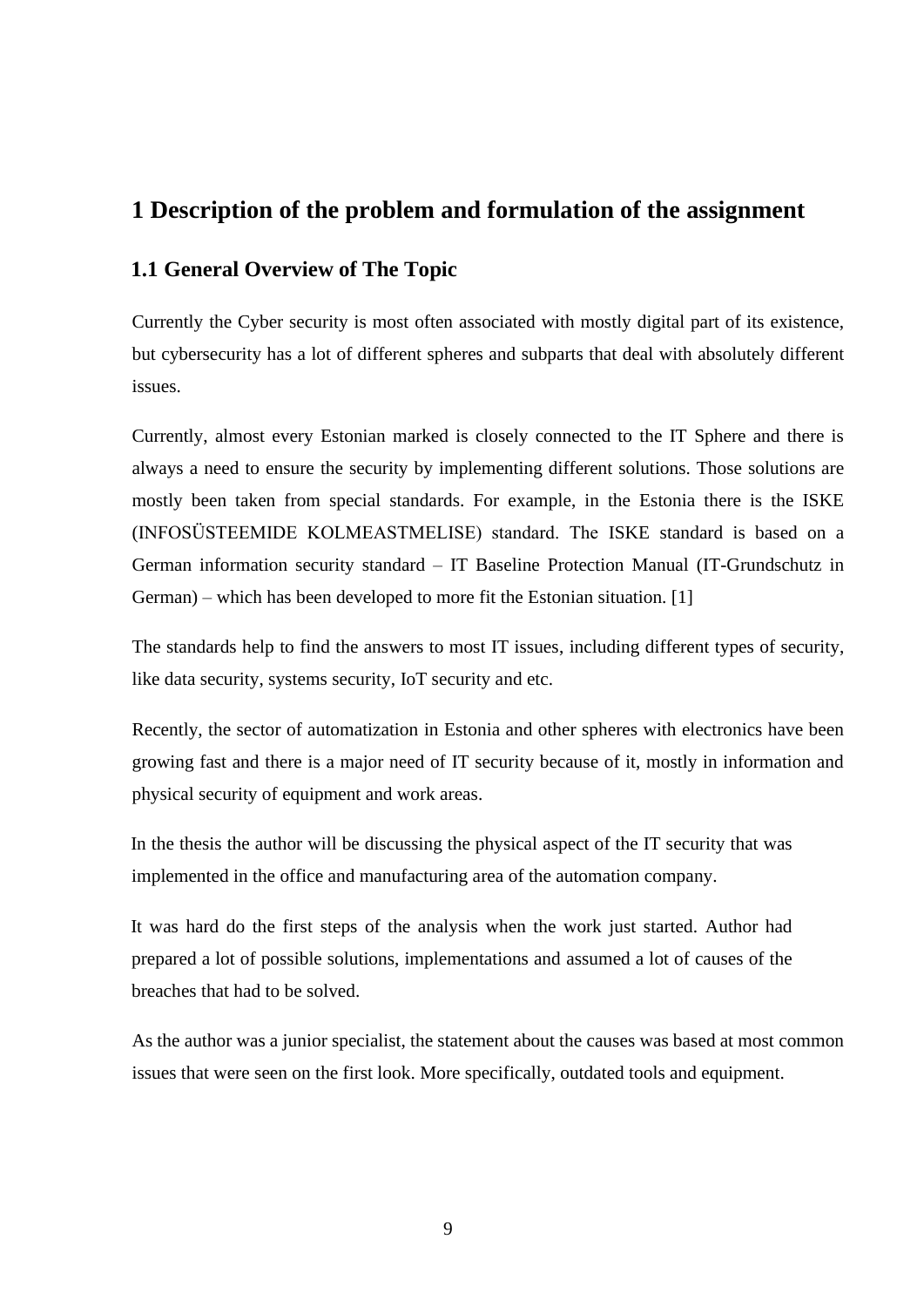#### <span id="page-9-0"></span>**1.2 Limitations and scope**

As it was stated before there are some limitations that the author had to take into consideration. There is always a connection between different security measurements of the Cyber security and author job was only connected to the physical security measures. There were also some connections to the security of the internal systems but because of the small scope of those issues they will not have any significant effect on the thesis. Also, the author responsibilities were limited only to office and manufacturing area, so that the outer part of the building that needed security measurements in the form, for example, the street CCTV was not under the author's concern.

The solutions can basically be easily applied not only for the automation company but also for the other companies from other spheres of electronics or IT with similar set of issues.

#### <span id="page-9-1"></span>**1.3 Description of the problem and goals**

Possibly, many of readers will agree that nowadays the most valuable property of any company is Intellectual Property, and today that property is almost fully connected with the IT sphere. Today the administration of almost every company knows that cybersecurity is a risk factor [2] and often leading to intellectual property theft, which is commonly being done from the inside. As ordinary phishing, still being in the top cybersecurity trends of 2020 [3], however there are still a lot of breaches for thieves, and physical security being the second most vulnerable one.

The automation company simply wanted me to do a job in the form of solving the issues with the existing breaches as well as getting rid of the new breaches that may be created upon doing the modernization steps.

Automation company was planning to modernize their cyber structure by replacing their old NAS machine and server with small, new TIER 2 data centre, so simply only a few measures, like Partial redundancy in power and cooling were in need.[4] But from the perspective of the physical security, the new data centre created the need for the new security measures to be implemented.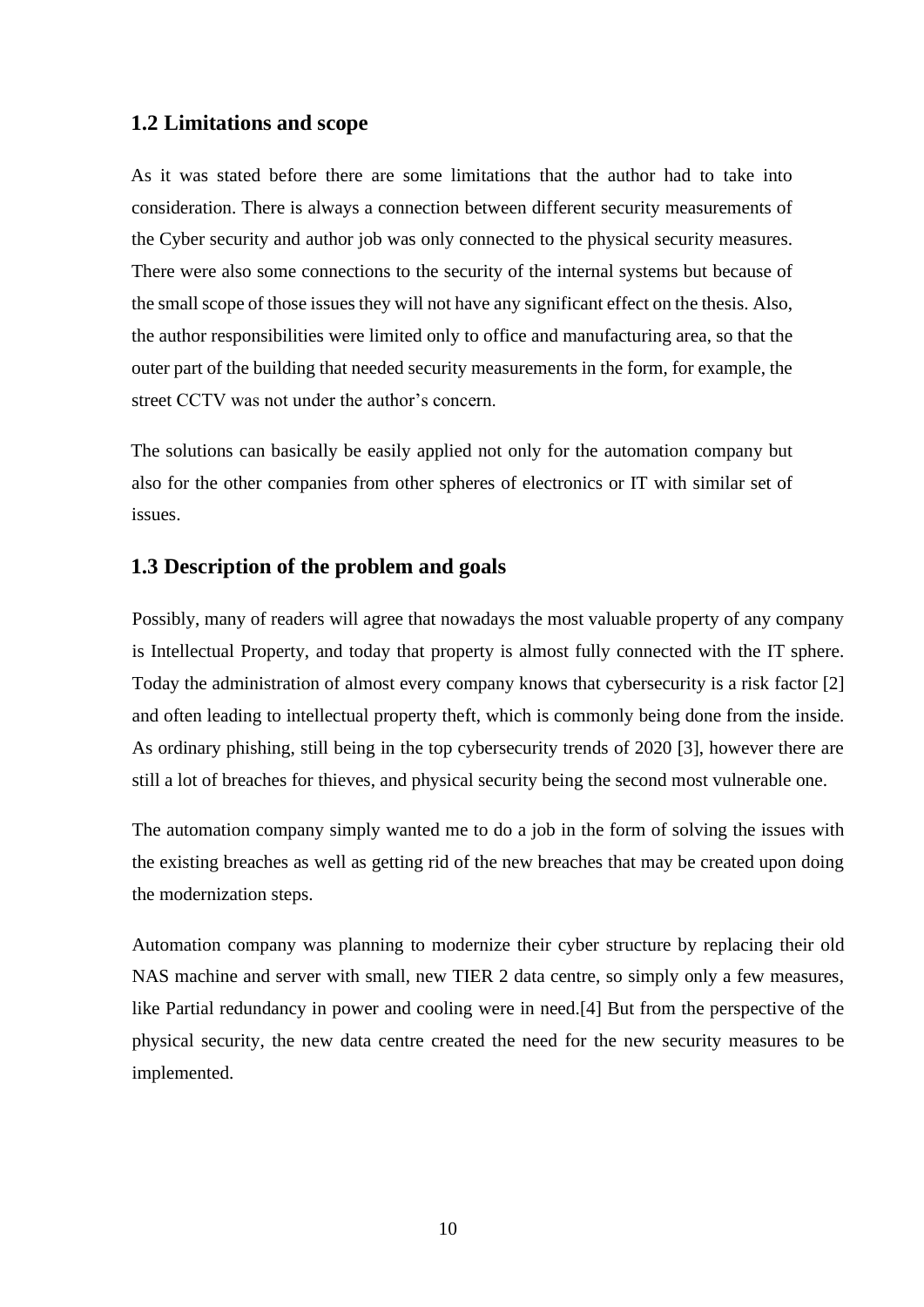In general, there were a lot of different existing security breaches, found within analysis of the infrastructure, and firstly, author had noticed that there are few major problems:

- 1) Absence of the proper invetarisation of information assets
- 2) Absence of the proper rules for workers
- 3) Absence of the proper security measurements
- 4) Absence of the object qualifications (data security classes in ISKE) [5]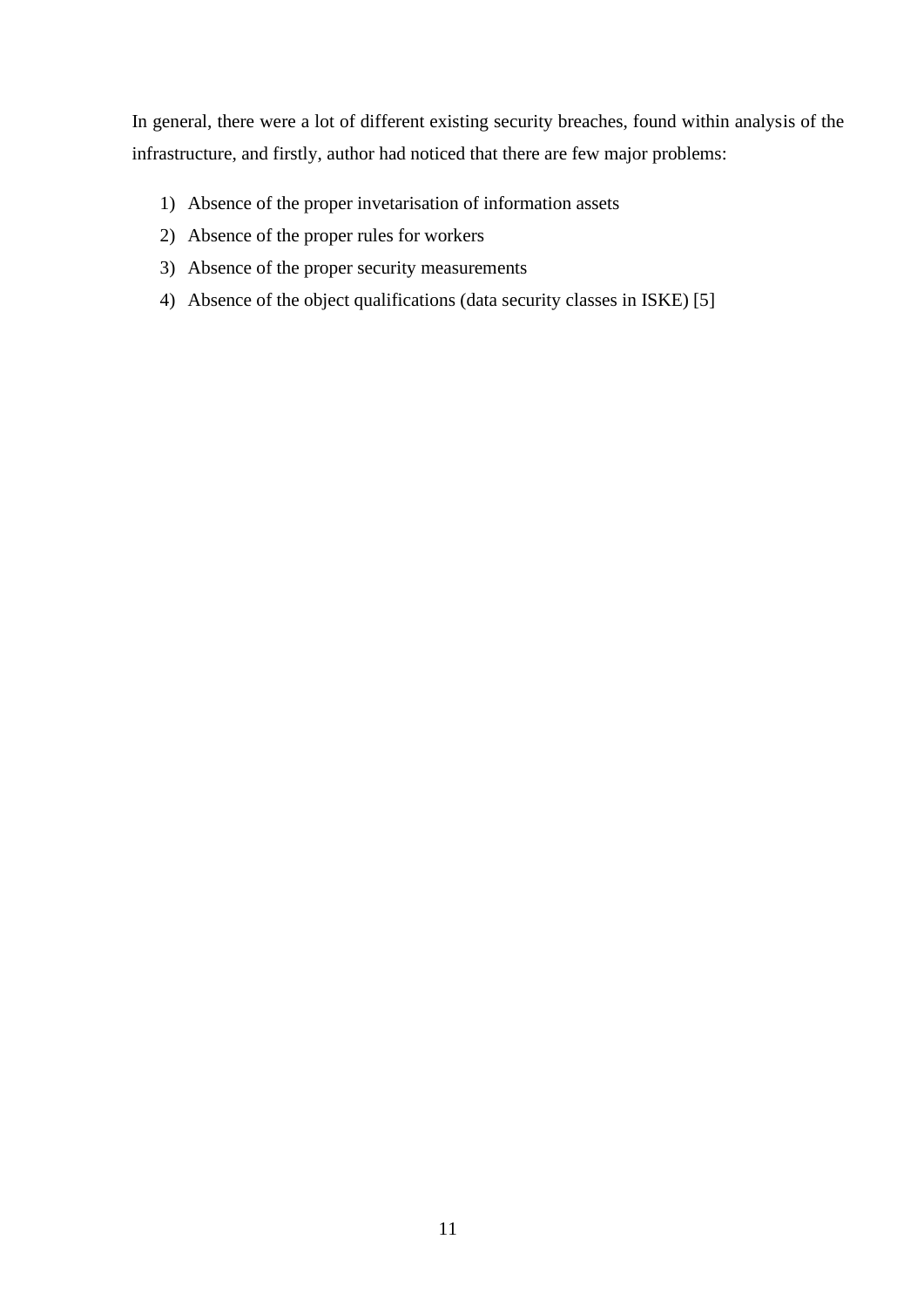### <span id="page-11-0"></span>**2 Materials**

#### <span id="page-11-1"></span>**2.1 Materials review**

The work has been done using a lot of different sources, literature, and documentation.

The good side of this work topic is today cyber security specialists have a huge cluster of standards such as ISKE, ISO 27001[6] or IT-Grundschutz as well as other different security measurements. Again, thanks for the growing interest in the cyber security many EU governments are now pushing a wider adoption and use of open standards. For example, in 2012 United Kingdom government published a list of open standards for data and document formats and software interoperability for the government's IT specifications. [7] Also, the internet as well is filled with a lot of worthy content and articles. Including a lot from trustworthy sources such as big IT companies such as IBM [8] has their list of articles or Microsoft [9] has a blog to read about this topic:

Also, the author had access to different books about that topic. The literature helped the author to prepare for the internship and thesis. [10],[11],[12],[13]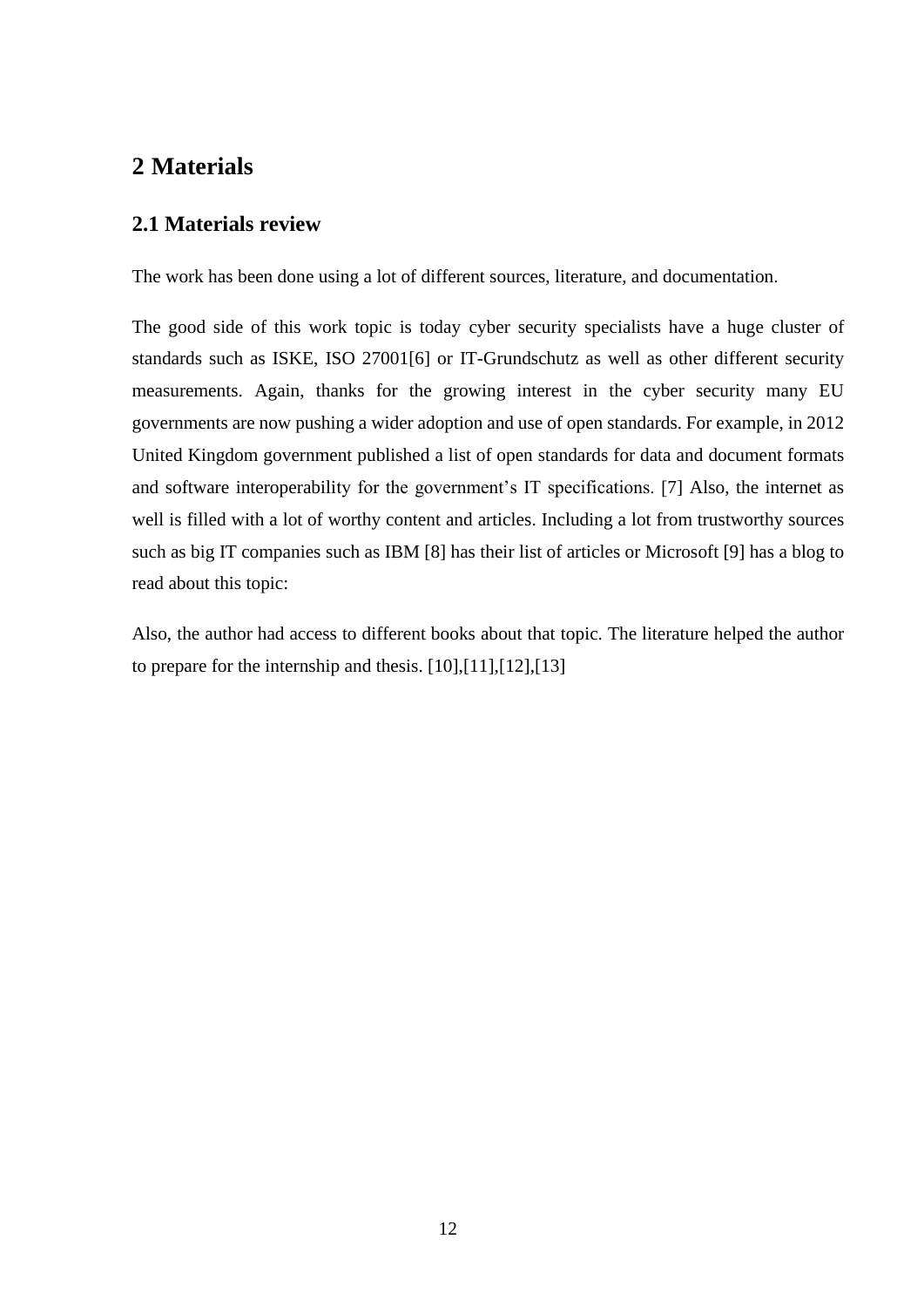### <span id="page-12-0"></span>**3 Research methods**

#### <span id="page-12-1"></span>**3.1 Overview of the methods**

The main part will be split in to 3 separate categories:

- 1) Theoretical part (the setup for solving the issue)
- 2) Practical part (solving the issue)
- 3) Result analysis (final analyse of the gathered data)

Theoretical part will contain the gathering of the information, search for breaches, inventing the way of dealing with issues(breaches). Practical part will be the implementation of the solution, created on the theoretical part. Result analysis will give the outcome in the form of the information that will be needed to answer the main questions of this work.

These are the aspects of physical security that the author was working with:

- 1) Ensuring the physical security of the equipment.
- 2) Ensuring the physical security of the intellectual property
- 3) Ensuring the physical security of the area

Now to analyse the whole enterprise of the automation company for the breaches. There are 2 fields to work with: is the office and manufacturing area.

#### <span id="page-12-2"></span>**3.2 Overview of the final act of the theoretical part**

After finding all the breaches within the physical security they will be organized everything into a table, and under that list will be written all the particular steps of finding the practical answer to resolve each issue one by one. Then the author will move to the practical part of implementing the possible solution.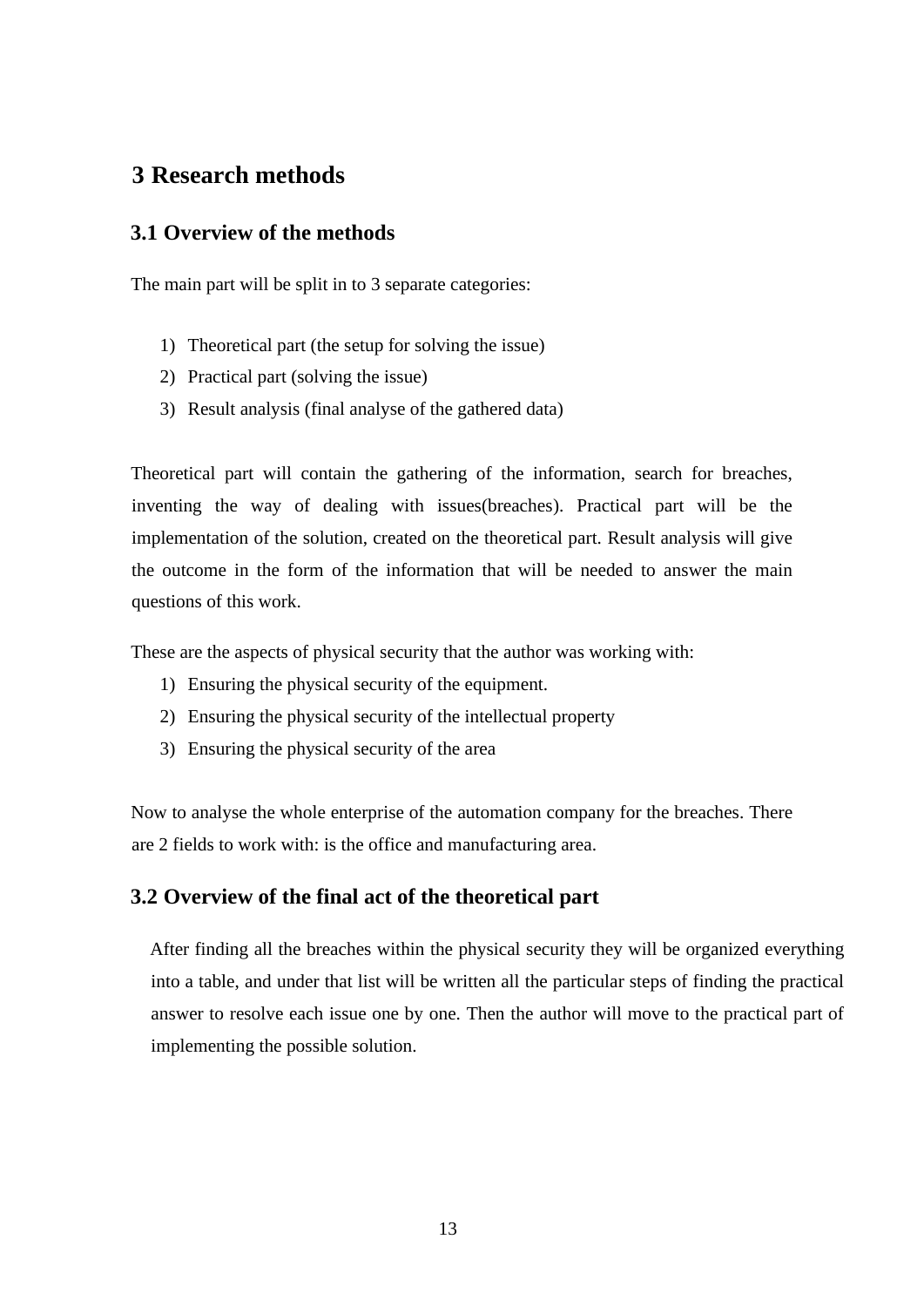### <span id="page-13-0"></span>**4 Theoretical part**

#### <span id="page-13-1"></span>**4.1 Overview of the security breaches in the office**

Since the company has constructed a new data centre it is best to start with easily identifiable physical security breaches:

- 1) The hardware was just standing on ordinary shelves.
- 2) There was no surveillance system in the data centre.
- 3) There was no good surveillance in whole office, bad camera locations "lot of blind spots".
- 4) The data centre room had only a key lock.
- 5) Some computers were not password protected.
- 6) There was a physical list with the passwords of internal devices written on it.
- 7) The internal documentation was just lying on the desk in front of a non-covered web camera.
- 8) Near the printer there was an opened bin full of internal confidential documentation.
- 9) There was a personal mobile device of the worker lying on one of the desks.
- 10) There was a note that during the last year, company lost 2 devices, but was no information which devices were lost.
- 11) Following the previous issue, was found that the inventory is very poorly catalogued.
- 12) Was found that there are not any security measurements done on the almost every company device.

Author must admit that in their opinion the weakest point of the security was the right of workers to bring their own devices because according to the UK Cyber Security

Breaches Survey 2019: Statistical release, over four in ten businesses organisations

(44%) regularly use a personal device such as a non-work laptop for business purposes.

[14]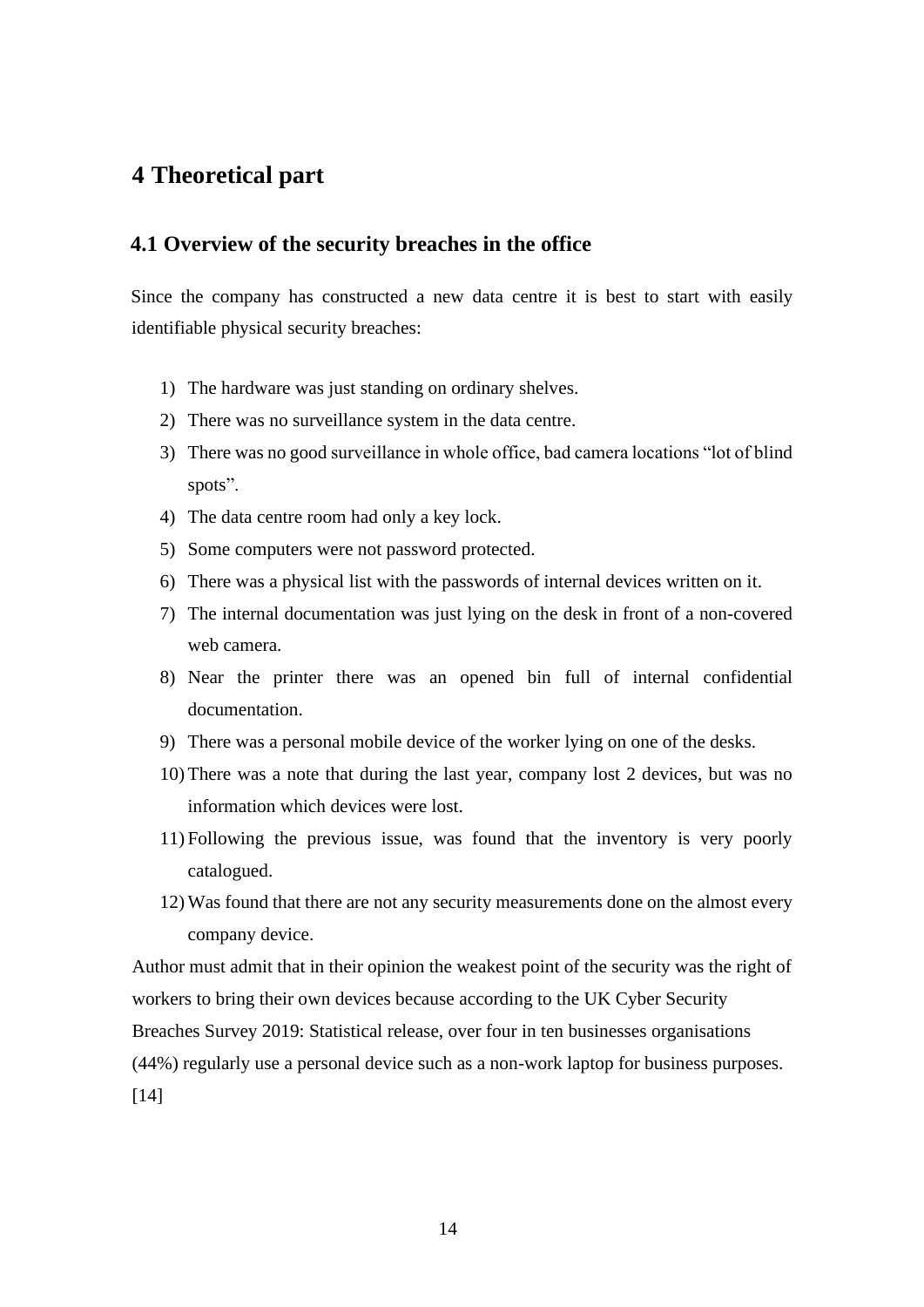#### <span id="page-14-0"></span>**4.2 Overview of the breaches in the manufacturing area.**

After the research was done within the office, next step was the analysis the situation within the production line, since a few of the physical security breaches in the office have already been identified it is logical to first look for the same breaches here:

- 1) Issues with surveillance systems.
- 2) Some computers were not password protected.
- 3) Unauthorized, non-company devices on the desks.
- 4) The password for the Wi-Fi was just written on the router on the ceiling.
- 5) Computers that were operating the automated lines did not have security cabinets to prevent unauthorized access.
- 6) Monitors for the computers that were operating the automated lines did not have any security brackets or locks to prevent them from being moved without authorization.
- 7) Non licensed software was installed on one of the computers.
- 8) An inserted flash drive with non-licensed software on one of the company devices.
- 9) The confidential documentation was just lying in an ordinary bin.
- 10) There was an opened internet chat on one of the computers.
- 11) Half of the software was outdated.
- 12) The password of one of the computers was written on the monitor and was "123456".

The NCSC's first 'UK cyber survey' published alongside global password risk list. According to the survey, breach analysis finds 23.2 million victim accounts worldwide used 123456 as password. [15]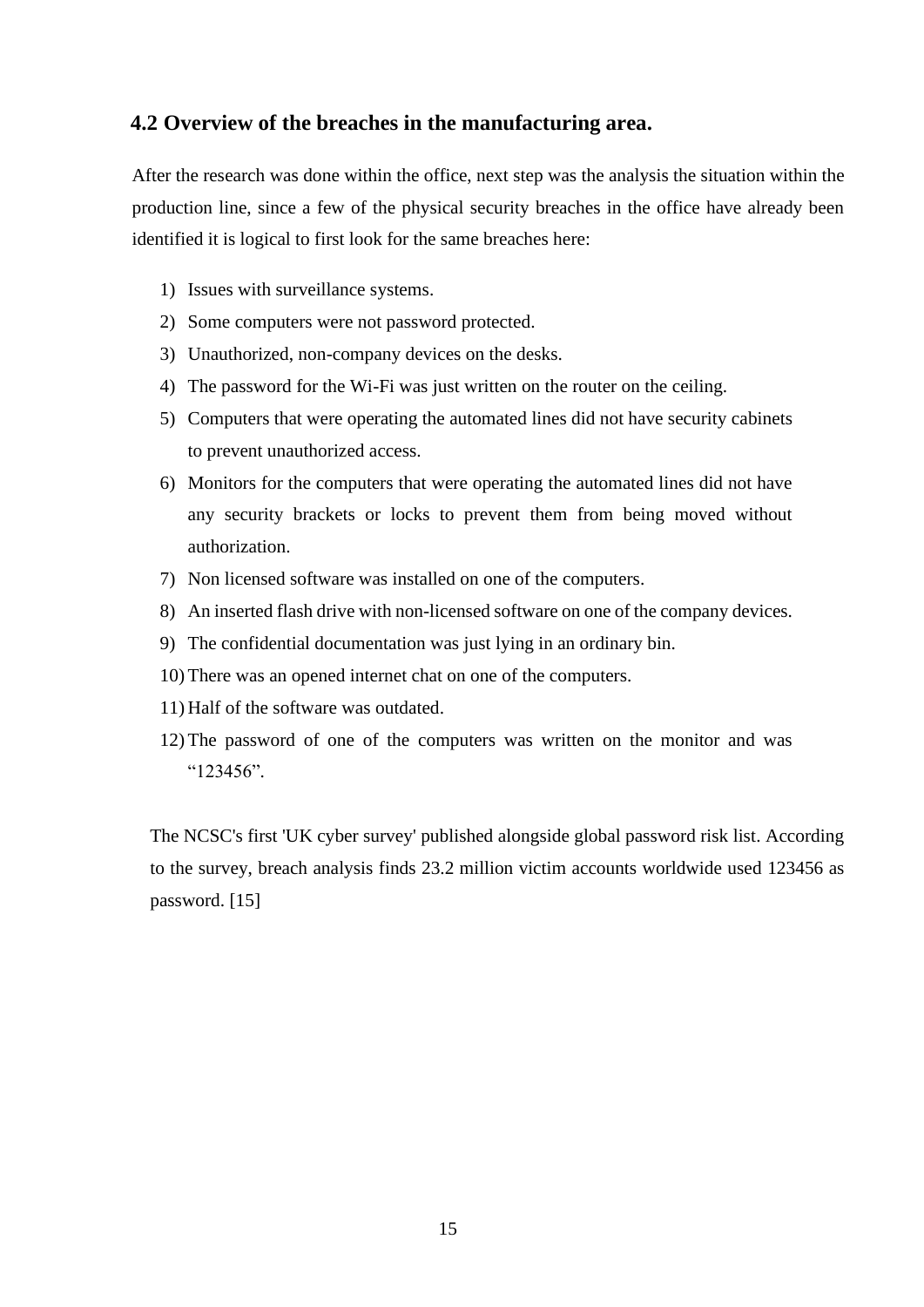### <span id="page-15-0"></span>**4.3 Overview list of the breaches.**

All the breaches are now listed in one place.

| Table 4.3.1 Breaches list (Source: Author created). |  |
|-----------------------------------------------------|--|
|-----------------------------------------------------|--|

| <b>Breach</b>  |                                                                          |  |  |
|----------------|--------------------------------------------------------------------------|--|--|
| number         | <b>Breach description.</b>                                               |  |  |
| $\mathbf{1}$   | No save(closable) physical storage for hardware in the data centre.      |  |  |
| $\overline{2}$ | Not enough surveillance.                                                 |  |  |
| 3              | No traceable lock for the data centre.                                   |  |  |
| 4              | Some devices were not password protected.                                |  |  |
| 5              | Disclosure of the personal data (password).                              |  |  |
| 6              | Disclosure of the internal network logins.                               |  |  |
| $\overline{7}$ | No specialized storage for internal documentation and storage devices.   |  |  |
| 8              | No special cover for the build in cameras.                               |  |  |
| 9              | Possible to bring unauthorized devices into the work area.               |  |  |
| 10             | Bad inventory of physical assets.                                        |  |  |
| 11             | Company assets and devices are not properly marked.                      |  |  |
| 12             | Company devices are not properly secured.                                |  |  |
| 13             | Not enough security measures on computers within the manufacturing area. |  |  |
| 14             | Not enough security measures against non-licensed software.              |  |  |
| 15             | Not enough security measures against non-authorised storage devices.     |  |  |
| 16             | Outdated software.                                                       |  |  |
| 17             | No basic security hygiene and knowledge among workers.                   |  |  |
| 18             | Availability to non-secured internet resources.                          |  |  |

After the list was successfully created it can be seen that situation is in a critical condition. Also, because there are much more problems in other spheres, even including the electrical security (for an example: there is no ESD safe covers on some of the workbenches). Now the developments of methods that will be used to resolve those issues can start.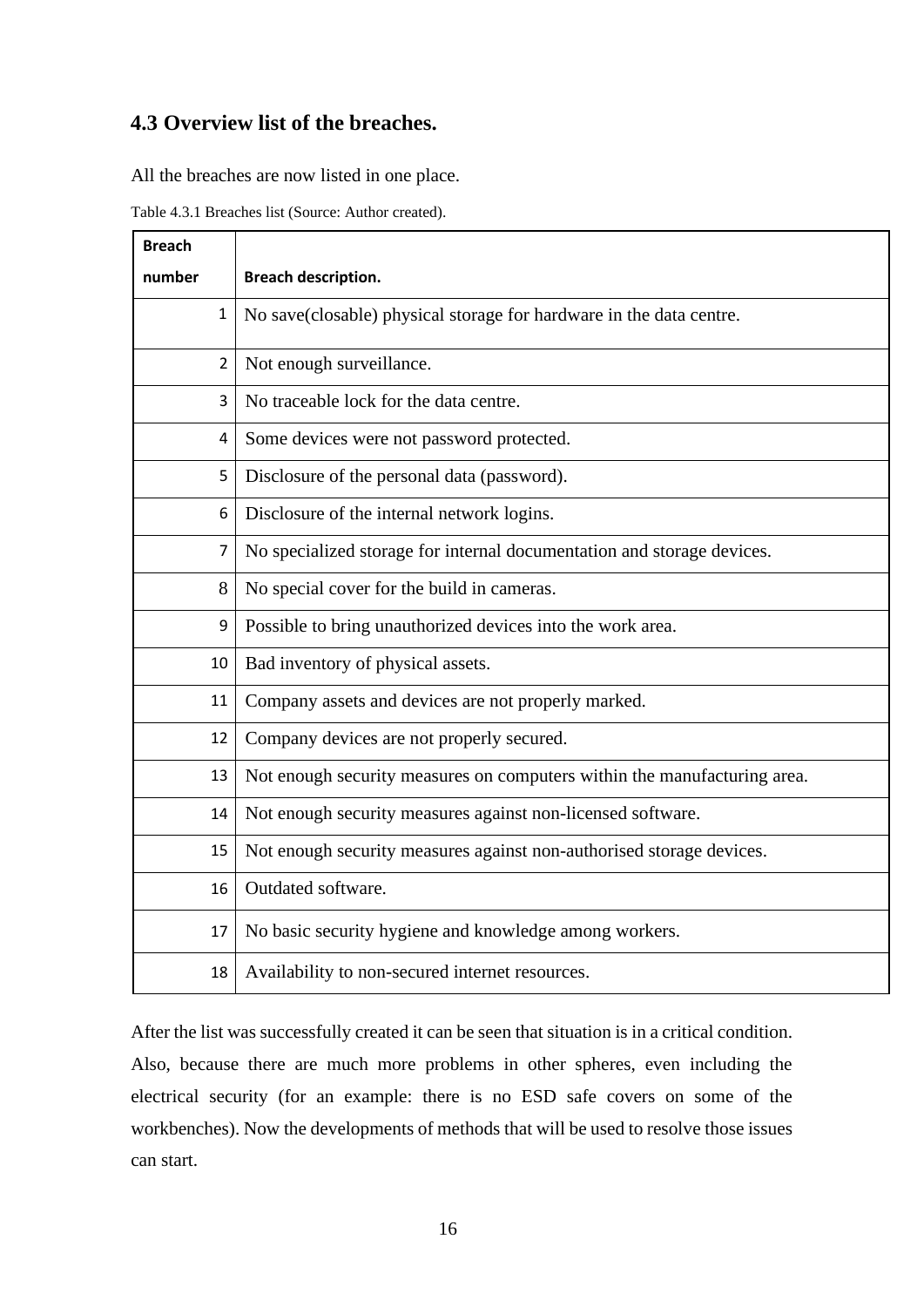Also. It is important to remember that new issues may occur while we are dealing with these, so we need to keep that in mind.

Before the practical part, it is vital to remember these general suggestions that will help with analysing the situation:

- 1) Everything that is connected to the internal device usage can be solved by creating the internal rules or rules of conduct.
- 2) Always check every fact that can point towards to the base cause.
- 3) Base cause will often point to the other issues.
- 4) Gathering the data is one of the main goals.
- 5) The biggest sources of a data breaches are not some unknown or forgotten security bug, it is human error.

According to the study of over 5,000 businesses around the globe done by Kaspersky Lab and B2B International. The physical loss of mobile devices exposing their company to risk (46%) is the second of top 5 fears of being put at risk. [16]

### <span id="page-16-0"></span>**4.4 Tips for resolving procedures.**

The general process for resolving the issue can be easily described by these steps:

- 1) If there is any base cause, it must be analysed in case if there are more issues caused by it.
- 2) Resolving the issue/issues.
- 3) If there is a new issue/issues that were created upon resolving the original issue, then the base cause is located deeper in the structure.
- 4) After all the steps the data for the final analysis is gathered.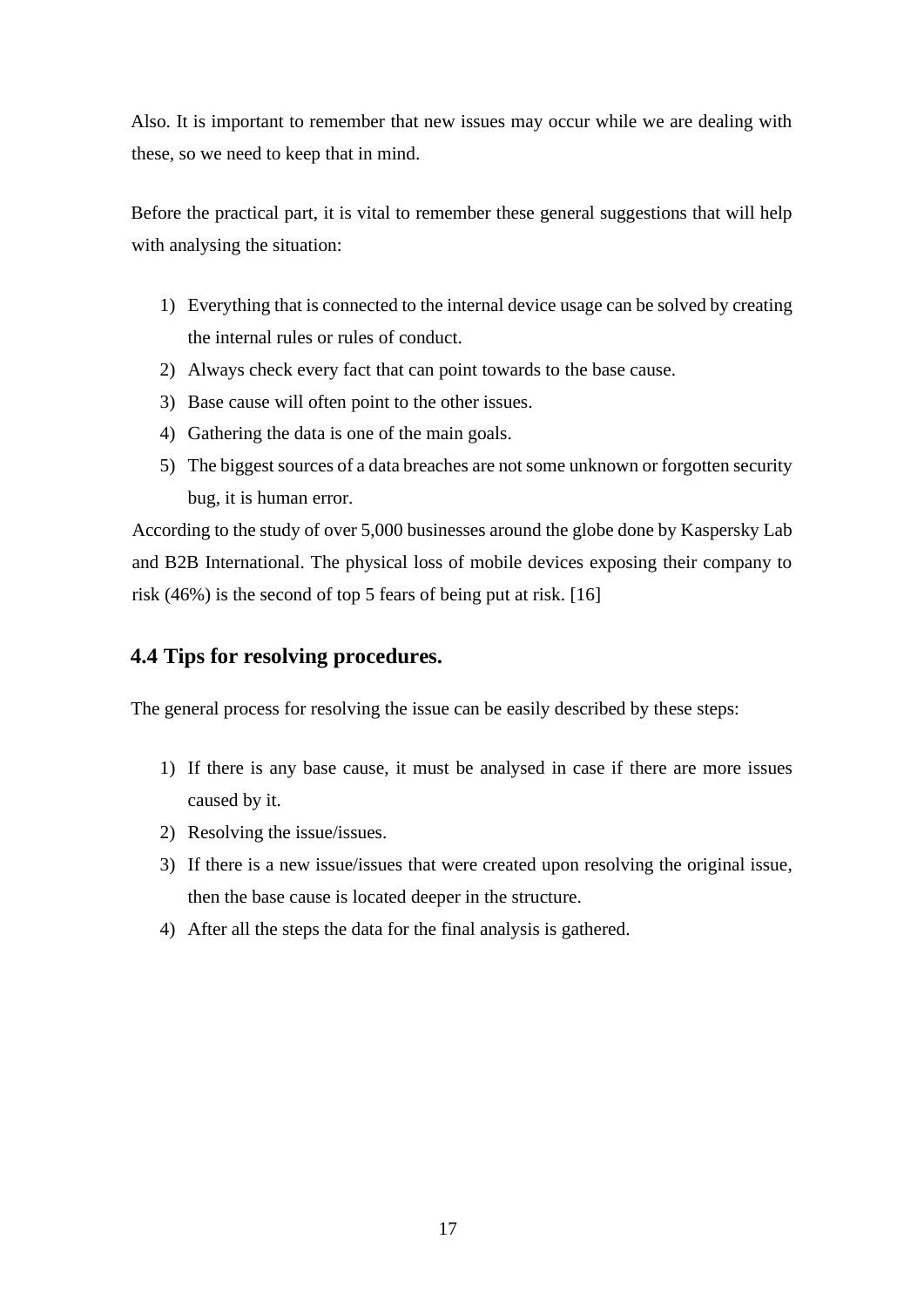

Figure 1. Process for resolving the issue (Source: Author created)

One of the main points of this profession is to find the base causes of such issues!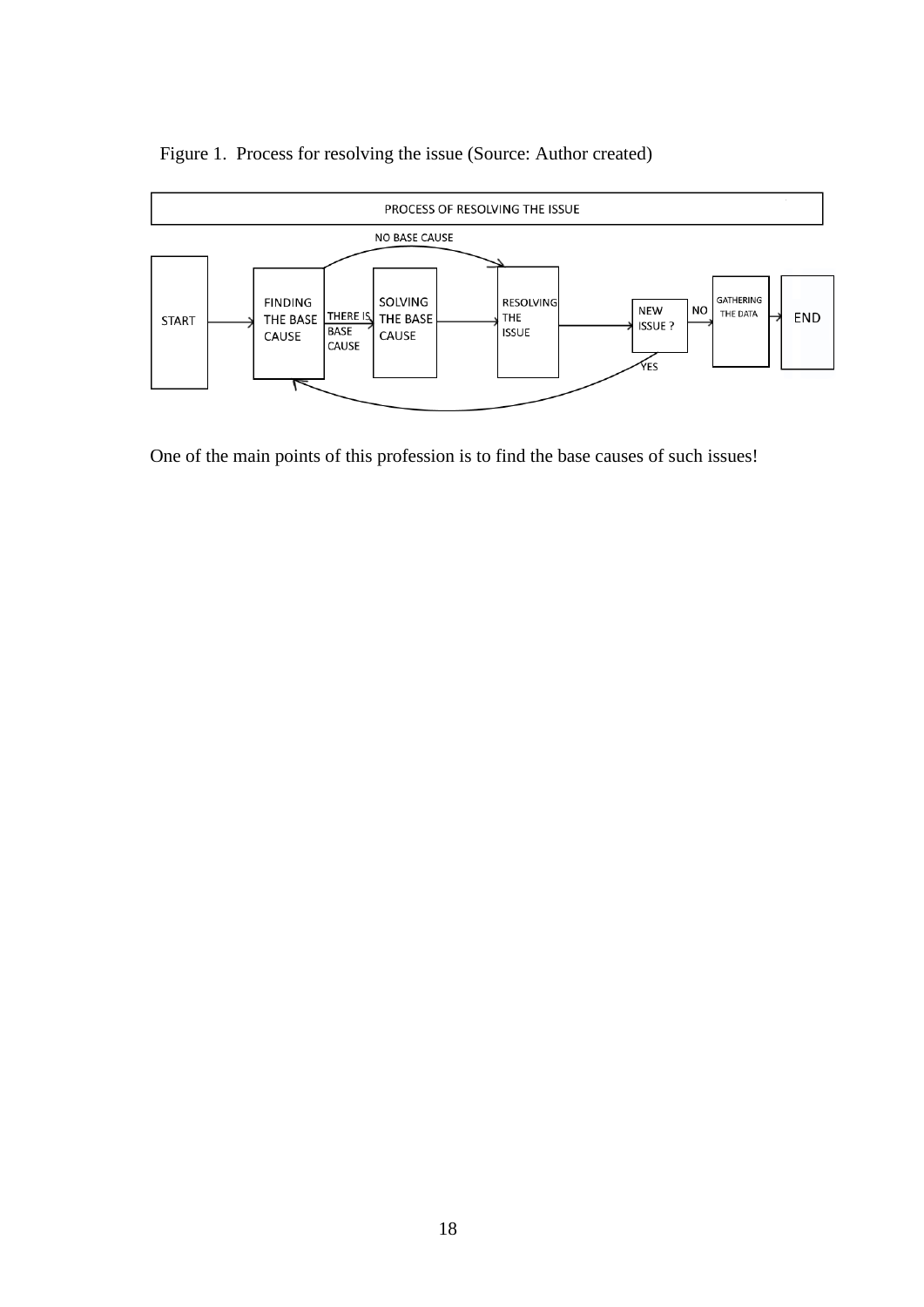### <span id="page-18-0"></span>**5 Practical experience**

#### <span id="page-18-1"></span>**5.1 Finding the base cause**

During the start of the resolving process, it is important to take out every one of the breaches and write down everything that is known about them, for further analysis. Numbers will be used as breach numbers from the overview list of the breaches. (Table 4.3.1) on page 16. After the analysis for each breach will be done, the new table with base causes will be created.

- 1) If the first breach is a new-born issue that was created upon the modernization of the old workspace into the new one, in the form of a new data centre which spawned the new issues.
- 2) Surveillance was outdated. There were a lot of unseen corners. After an interview with personnel and administration it revealed that old staff in charge was possibly neglectful or incompetent.
- 3) The access to the data centre was the part of the facility controls. It was a new-born issue.
- 4) The physical device policy was in poor condition at the time of the start of this work. As for one of the previous breaches, it was possible that this breach had the same base cause in the form of the poor handling of documentation.
- 5) Disclosure of the personal data as well as a few next breaches had the same base cause in the form of ignorance for working procedures and absence of IT rules for the personnel who worked with company devices.
- 6) Improper handling of company device passwords which can easily lead to security breaches.
- 7) No rules developed by previous staff in charge.
- 8) Possible security negligence of the old personnel in charge.
- 9) No rules developed by previous staff in charge.
- 10) Possible security negligence of the old personnel in charge.
- 11) FROM 10 up to including 16 has the same cause of breaches.
- 17) No special rules for cyber hygiene and work on the site for personnel.
- 18) Possible security negligence of the old personnel in charge.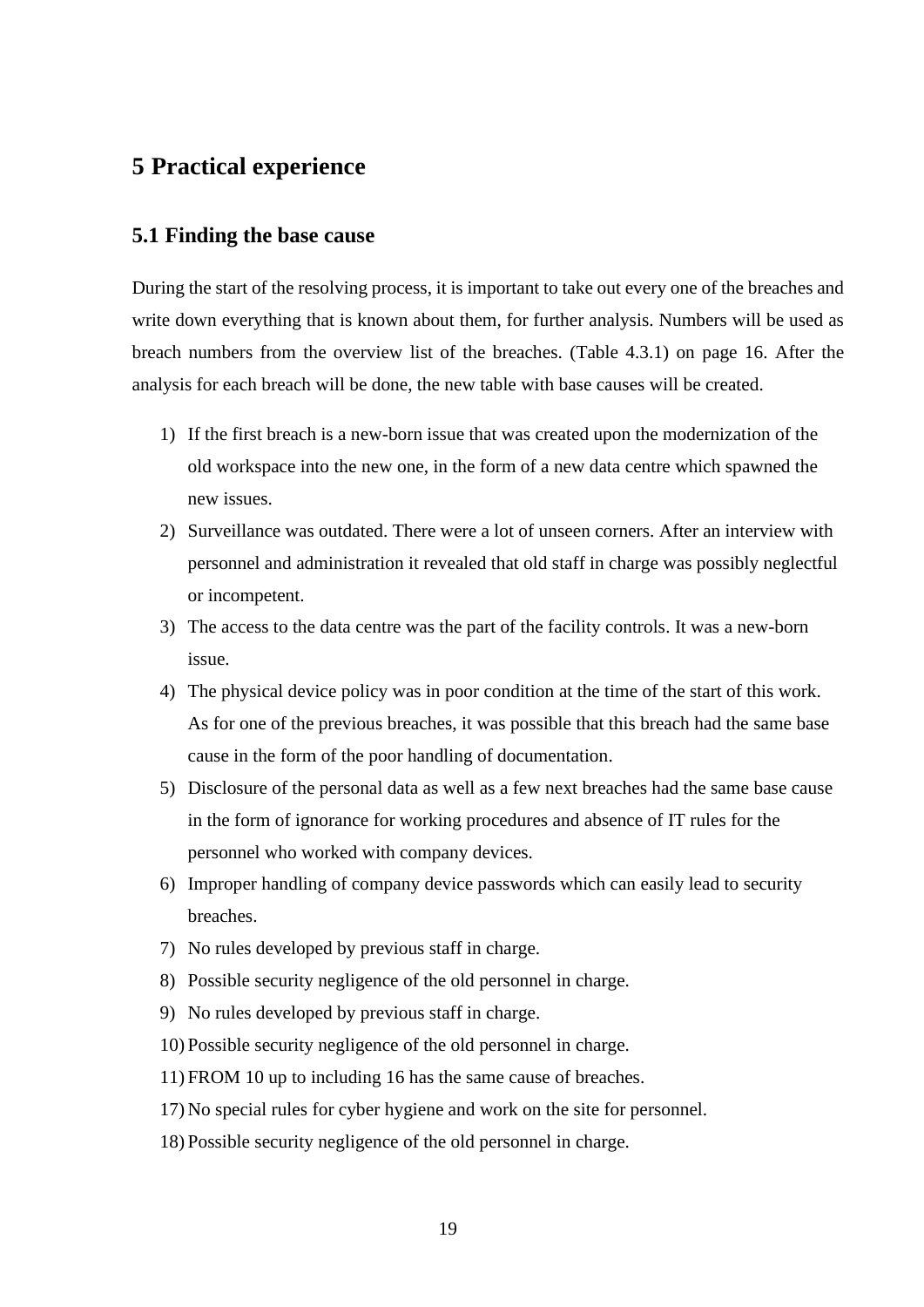Now, that everything is written down, it is possible to create a table to see some patterns that will help in next steps of resolving these security breaches. To the surprise of the author, the main base issue was probably the incompetence or simply ignorance of the old personal in charge of the IT department of the automation company. To confirm this theory, author had done an investigation. During the investigation it was completely verified and could not be appealed. Simply there were not any security-oriented specialists at all. It is not yet discovered, if there was opened position or it was the simple disregard towards the security by previous administration of the automation company.

The demand for skilled security professionals was and still is one of the biggest challenges facing the cybersecurity industry today, with 2.93 million positions opened and unfilled around the world in 2019, according to non-profit IT security organization (ISC). [17]

Even according to logs and previous documentation, left by previous IT workers, a lot of work procedures violations were found, such as full absence of supervision of company devices and assets.

All the base causes of breaches are now listed in one place.

| <b>Breach</b>  |                                                                                      |
|----------------|--------------------------------------------------------------------------------------|
| number         | Base breach cause.                                                                   |
| $\mathbf{1}$   | No base cause (New-born issue)                                                       |
| $\overline{2}$ | Breach caused by disregard towards the security measures.                            |
| 3              | No base cause (New-born issue)                                                       |
| 4              | Breach caused by disregard towards the security measures.                            |
| 5              | Breach caused by the absence of work security rules for the personnel.               |
| 6              | Breach caused by disregard towards the security measures.                            |
|                | Breach caused by disregard towards the security measures.                            |
| 8              | Breach caused by disregard towards the security measures.                            |
| 9              | Breach caused by the absence of work security rules for the personnel, and disregard |
|                | towards the security measures.                                                       |

Table 5.5.1 Breaches Base causes (Source: Author created).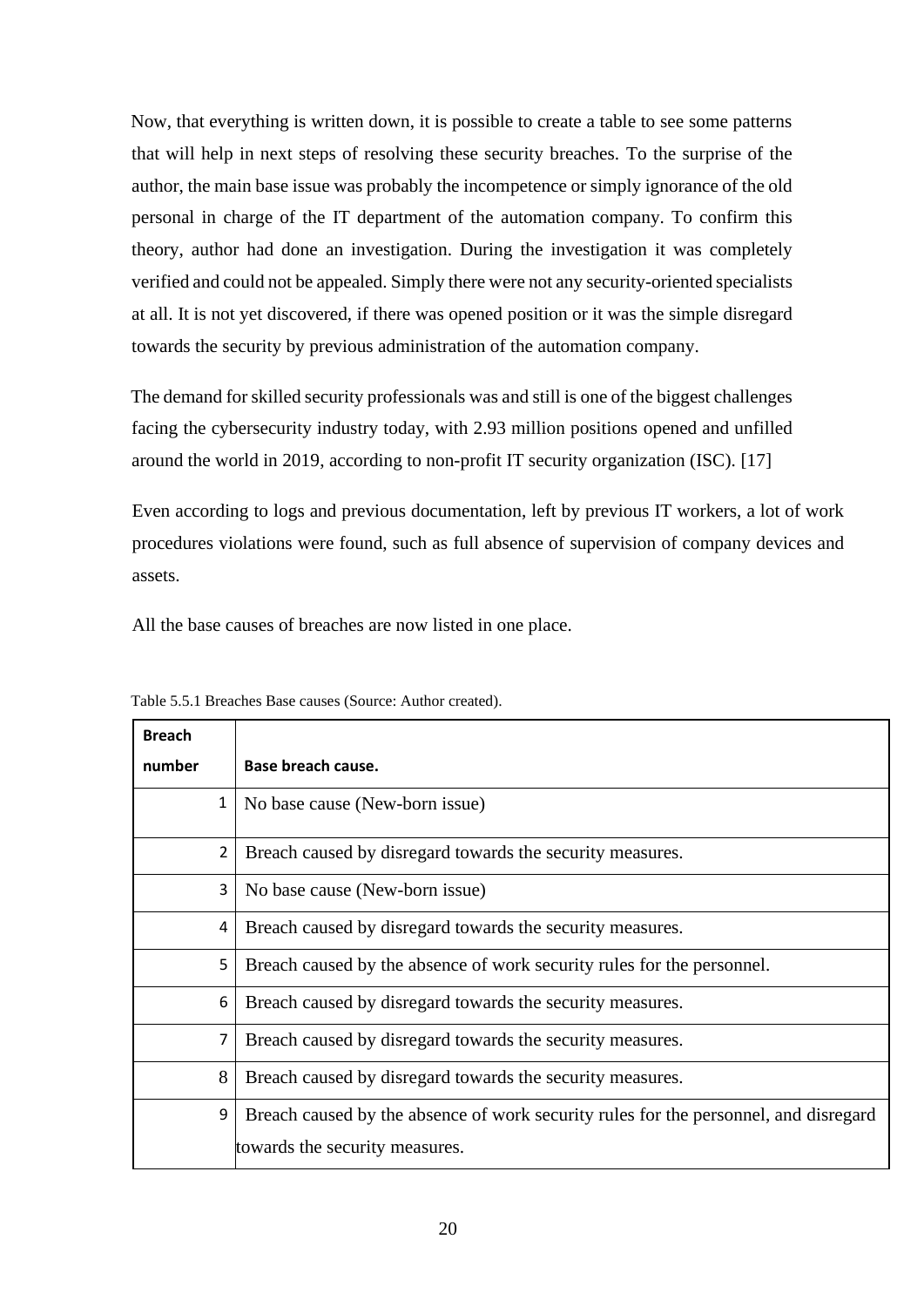| 10 | Breach caused by disregard towards the security measures.              |  |
|----|------------------------------------------------------------------------|--|
| 11 | Breach caused by disregard towards the security measures.              |  |
| 12 | Breach caused by disregard towards the security measures.              |  |
| 13 | Breach caused by disregard towards the security measures.              |  |
| 14 | Breach caused by disregard towards the security measures.              |  |
| 15 | Breach caused by disregard towards the security measures.              |  |
| 16 | Breach caused by disregard towards the security measures.              |  |
| 17 | Breach caused by the absence of work security rules for the personnel. |  |
| 18 | Breach caused by disregard towards the security measures.              |  |

Most of the security breaches were caused by the old personal in charge of the IT department negligence towards security procedures, this problem was solved by introduction of new personal in charge of the company's IT department, who put new security measures in place. The only issue that still must be solved is the reinforcement of general IT etiquette and work procedure rules for the other company employees.

### <span id="page-20-0"></span>**5.2 Solving the base causes and issues**

Now, before the further steps in solving, some consultations and further analysis must be done. As cooperation between all workers can give more tips and facts for further understanding.

As the only GDPR was a mandatory regulation to follow for the automation company, as a European company,[18] the other specialists are busy solving the newfound to regulation issues, that is why the author is taking help from a employees of the new human resources department and the IT department to create a set of internal policy rules for workers, to safely operate and use the company assets and devices.

As there is a lot of aspects that are not part of the physical IT security in general, only everything connected to the work topic will be analysed and written in this work.

Also, as the author mentioned before, the possibility of the creation of new issues while solving was inevitably.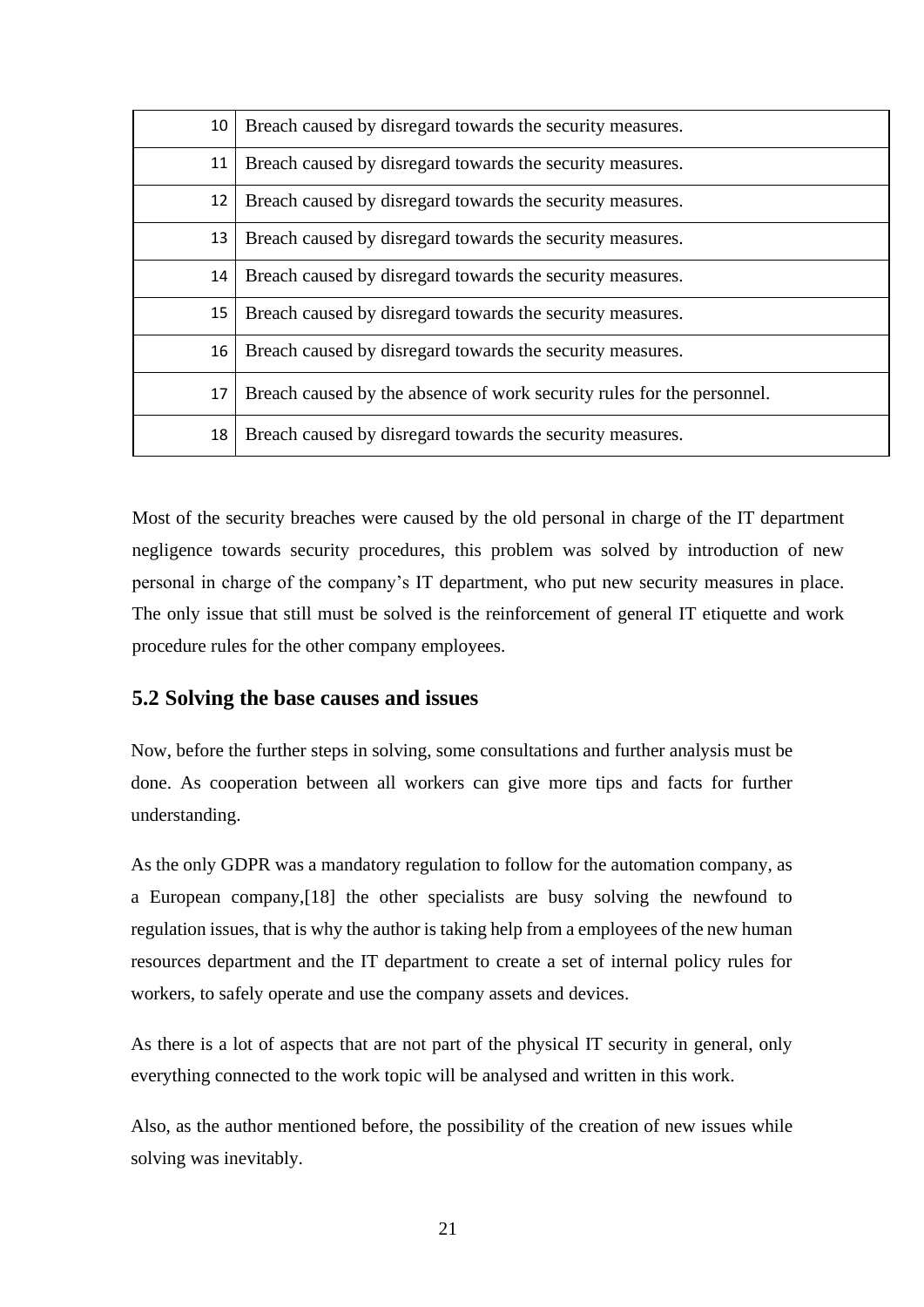As for first rules there was a lot of information about the company intellectual property and etc. And after 1 or 2 pages the author measures are starting to appear. Firstly, author is taking care of the issue in the form of disclosed password by applying the rule about the prohibition of the personal information and assets to employees. Author took as example the new rule about the personnel ID pass belongings.

After some time, the new measures are being created, the regulation about the workers devises and other IT connected belongings. Since now, every company worker will have their own storage out of the office and production area to store their belongings, and they will not be able to bring the unsanctioned devices on the work site.

New rules about the device usage were added, including that possessed company devices were specially marked and assigned to specific employees internally. Also, there is some new rules about prohibition of non-licensed software usage. The ability to bringing employees own storage devices, such as flash drives is also being prohibited according to new rules.

There are new rules about internet usage and available resources and etc.

Also, there is new rule about the usage of company phones and their numbers. Only company issued Mobile phones and SIM Cards may be used on the work site. Company phones can only be used for calling other company phones and company associates and there are some major restrictions for phones, for example no SMS, MMS sending.

New rules about internal mail usage are proposed since phishing was and is still most dangerous and popular way of attacking company security.

According to the RIA 2020 yearly book, Incidents registered by CERT-EE, in 2019 infections with robot networks accounted for the largest share. Alongside them, however, the number of phishing incidents doubled compared to last year and was **18.5%**. [19]

The new measures about the utilization of the internal, confidential documentation are added to the rules. Also, those rules are closely connected to the utilisation of IT storage devices and equipment such as automation company flash drives or compact discs and etc. The new, closed recycle bins will ensure the security of the discarded information and will save it from issues like dumpster diving.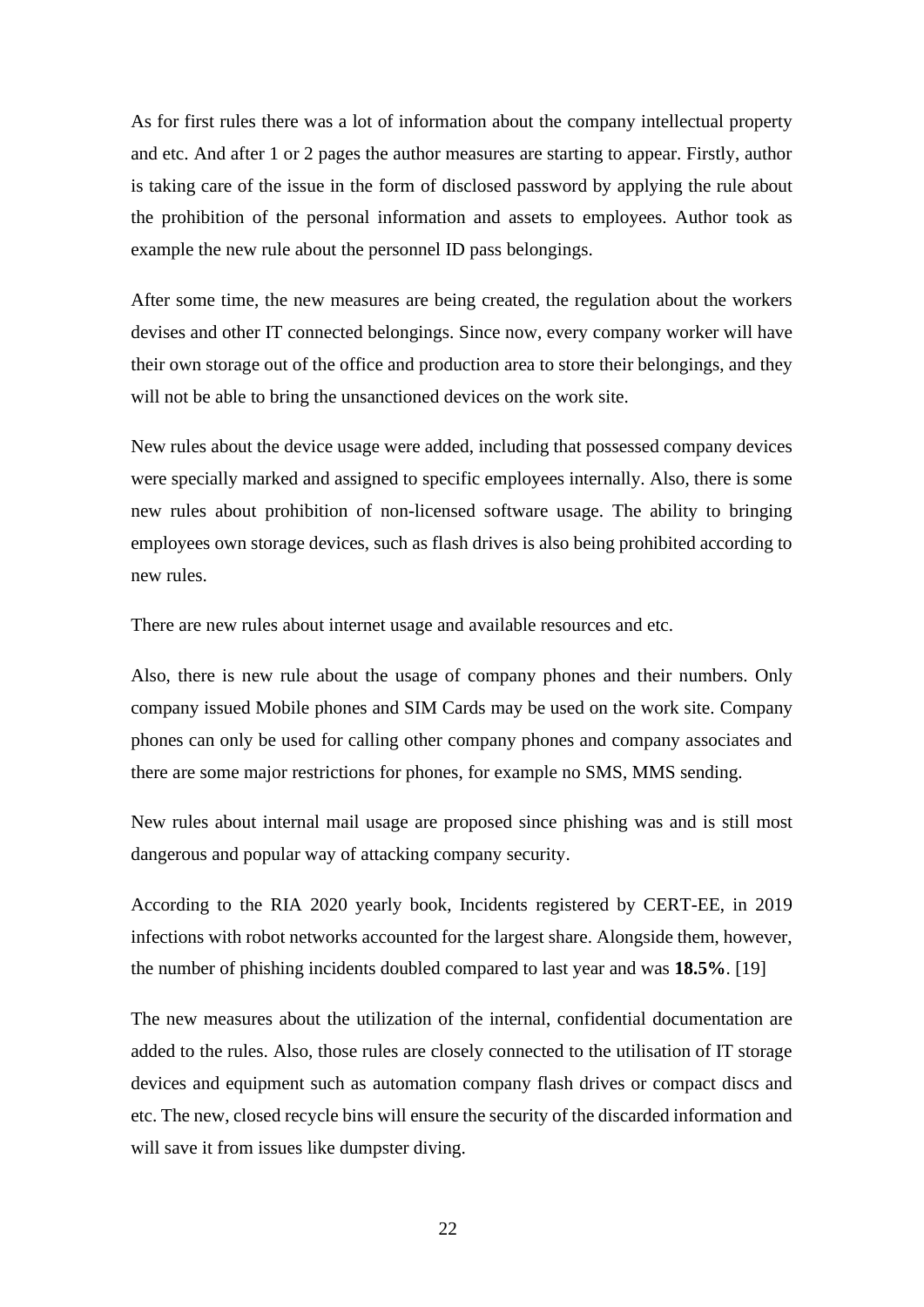Next step is cooperation with the security department to ensure the security of the whole object and connected to this work areas (office and production areas).

As all new the security measurements for the company are being under construction, the security department is also making their contribution in safe of the electronics devices by installing the metallic arcs on the exits of the enterprise. The security department is instructed about the necessary changes that must be done to the data centre as well as office and manufacturing area.

They ensure the author that new CCTV systems will be installed properly according to the instructions given to them.

What about the final touches to the data centre, new company IT Department and the standard ISO/IEC 27001 will easily guide them in securing the new data centre and getting rid of a few next issues from the list. Cabinets are really good solution, because the cabinets house the racks inside the computer room also need to be protected to avoid any costly data breach. In case of any breach in the perimeter monitoring, the second layer of defence restricts access. It is an access control system using card swipes or biometrics.

IT Department had added the special lock for monitors within the production area as well as protected cabinets for the computers operating the production lines.

The IT Department and Storage/Resource Departments are working hard on implementing the invetarisation of whole enterprise. Now, absolutely every company asset, including every type of devices will have special marking in the form of stickers with data on it (including the company own internal QR code).

Image 1. "Marking sticker early design" (Source: Automation Company).

# Company X Asset No xxxxxx

### **XXXXXXXXXXXX**

The marking will definitely help the company to follow the ISKE standard for the Cyber security but also will ensure the security of every other asset, because even if intellectual property is really valuable there is a still, big percentage in physical property theft.

ΟR

CODE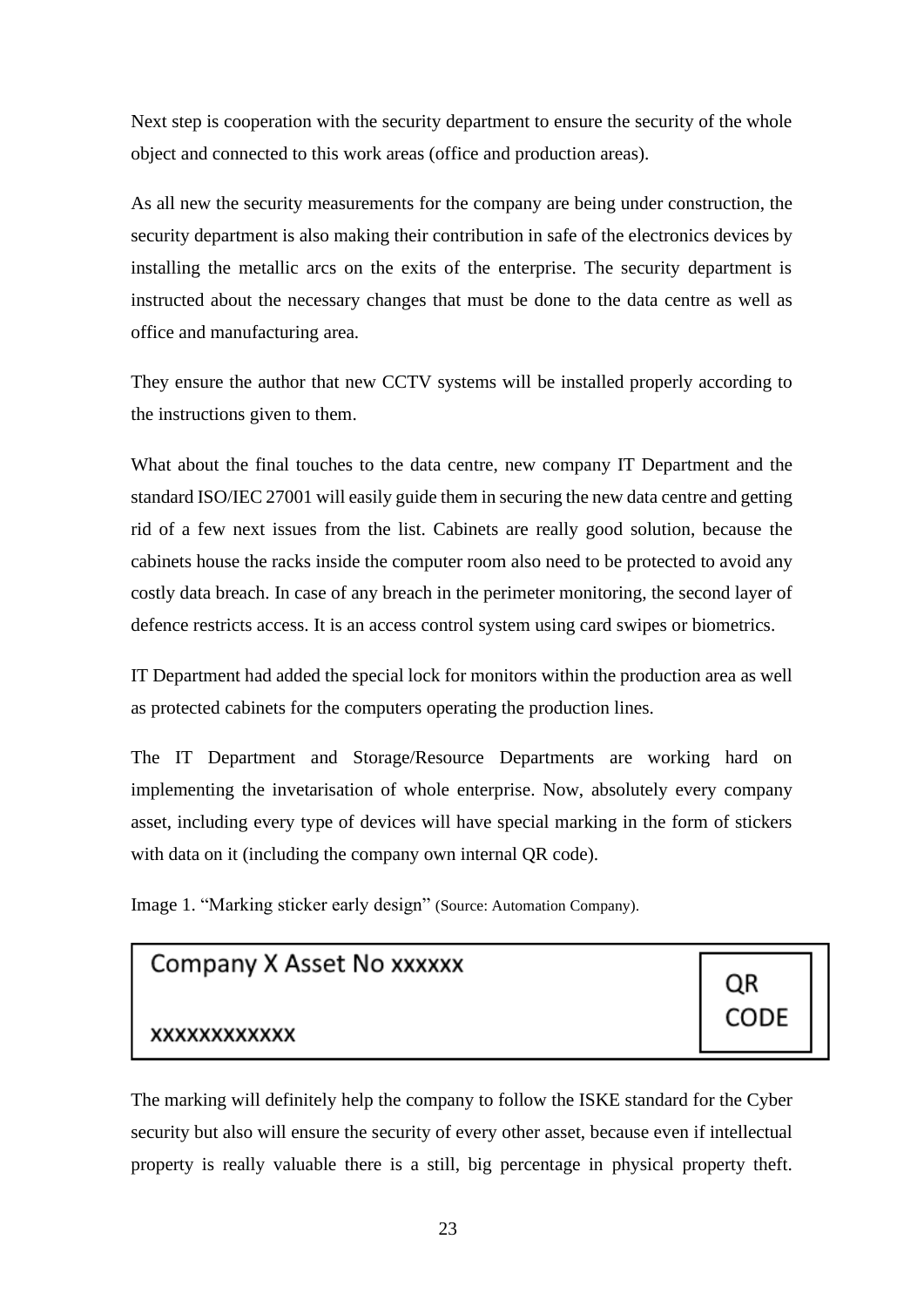Employee theft of employer property is a major issue for organizations. Even though the general scope of the problem seems apparent, exact numbers of employee theft are difficult to obtain. That always was a huge issue, even in year of 2017. [20]

Also, the ordinary company issued stickers and covers were added to desktop mono computers with build in cameras and phones.

### <span id="page-23-0"></span>**5.3 Solving the identified issues**

As it was stated previously, solving the base causes and breaches uncovered new but not so critical issues.

After successful creation of the new rules and policies for workers, it is important for us to be sure that all the current and future personnel will understand and follow them. To improve the situation with the personnel understanding, the author and the human resource department are developing the new conduct and study programmes of the IT hygiene and usage of the enterprise electronical devices on the site of the automation company.

Those studies include the improvement of basic skills, knowledge, and control of electronic devices.

The HR department is doing some research among the IT department workers to ensure that there is enough qualification for them to continue working for the company, no issues were found.

The tests conducted for new personnel showed that every expected skill set is confirmed. The test conducted among ordinary workers (non-IT personnel) showed a good understanding too.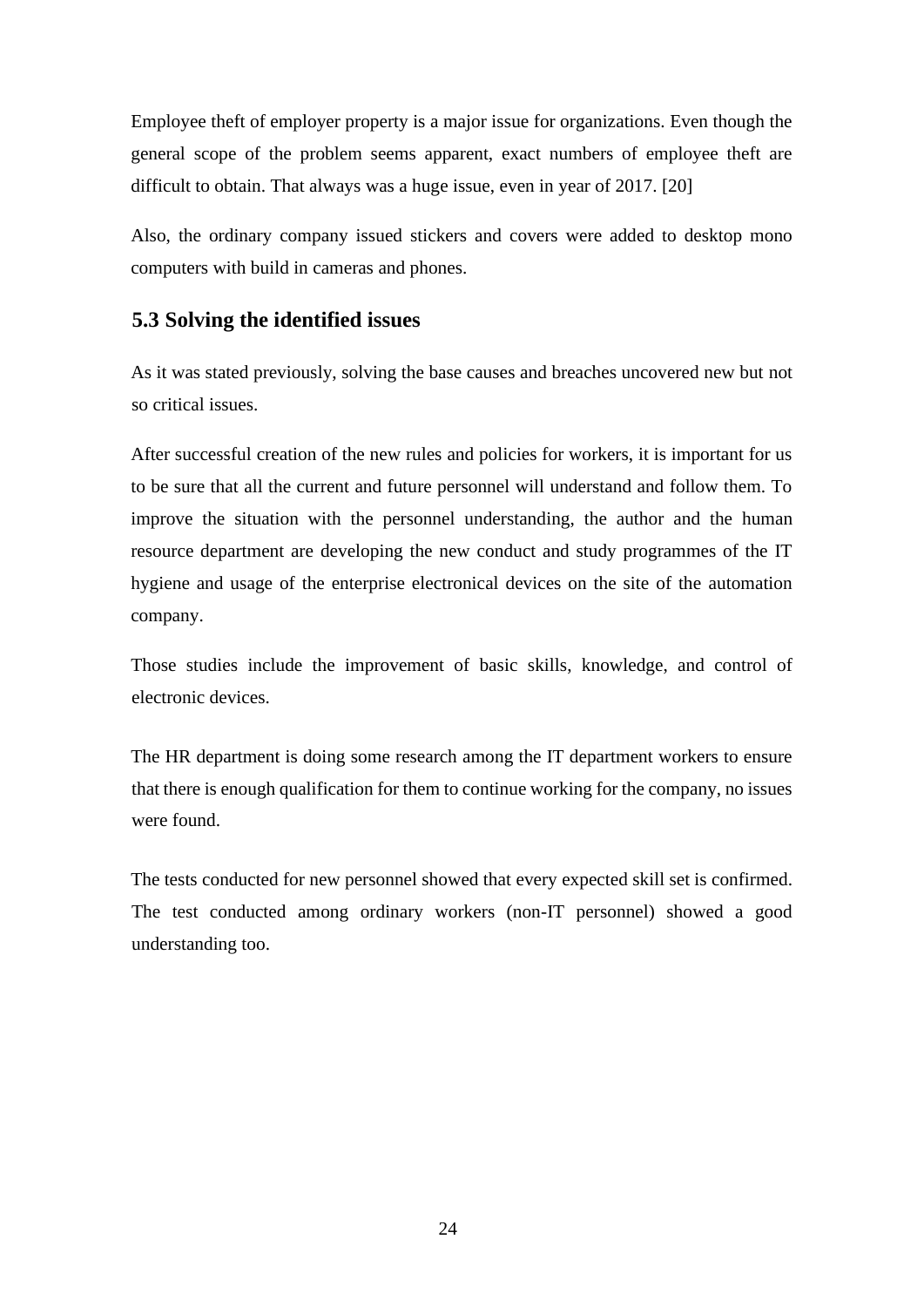Figure 2. Graph of computer skills of ordinary workers (Source: Company X).

| MICROSOFT WINDOWS SKILLS: | 114 | 45 | 13 |
|---------------------------|-----|----|----|
| MICROSOFT OFFICE SKILLS:  | 92  | 70 | 20 |
| MICROSOFT EXCEL SKILLS:   | 60  | 23 |    |
|                           |     |    |    |
|                           |     |    |    |

Since the fast-growing e-side of Estonia, more and more people get more experience and knowledge in electronical devices and even those small business created tests confirmed that there is a major jump even among the people who are distant from the IT. [21]

### <span id="page-24-0"></span>**5.4 Gathering the Data**

Since the outcome data is the most valuable part of this work, it must be clearly divided and defined.

The Data must be the key to the answering the base questions of the work.

- 1) What are the current most seen and ignored breaches?
- 2) What are the best solutions that could be used to easily get rid of those problems?
- 3) Why weren't those breaches solved in time?
- 4) How to make such issues appear less frequently?

Since the author is working for a company with intellectual property there is a few restrictions that however will not cause any issues for the work.

The automation company administration was informed of the authors intentions and will use gathered data for the thesis. Automation company asked author not to disclose any confidential information that is not allowed and ensures that the thesis will not loss any valuable to the topic information.

Every other departments of the automation company were helping the author by providing all the information needed and requested by author that is connected to this work.

The company also gave the author an access to the archives and old information regarding previous administration, workers, and procedure for further analysis. The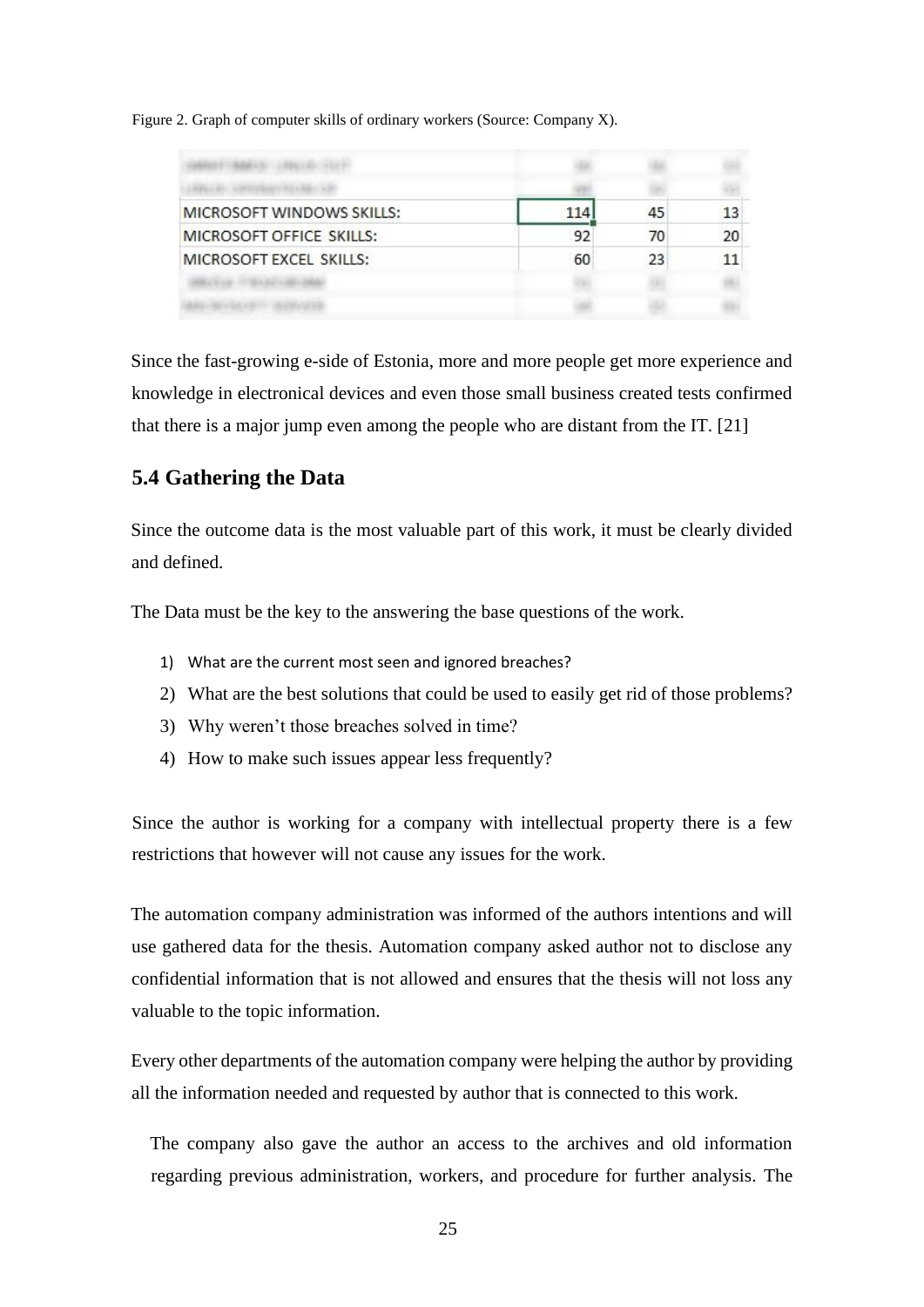author promised and agreed to use all the provided information will be used only for studying and thesis purposes. Also, all the information about different people (including their names, positions and etc.) will not be disclosed in this work.

Three periods of time major for the analysis:

- 1) Information about the company before the new administration and modernization done by new workers and author.
- 2) Information about the company during the changes.
- 3) Information of the outcome of changes for the company.

All the data that is major for the analysis:

- 1) Old company documentation
- 2) Old company logs
- 3) Interviews with old workers
- 4) Practical experience
- 5) Knowledge of the administration
- 6) Authors previous experience
- 7) Authors colleagues experience
- 8) Standards and developed solutions for such issues
- 9) Cyber security trends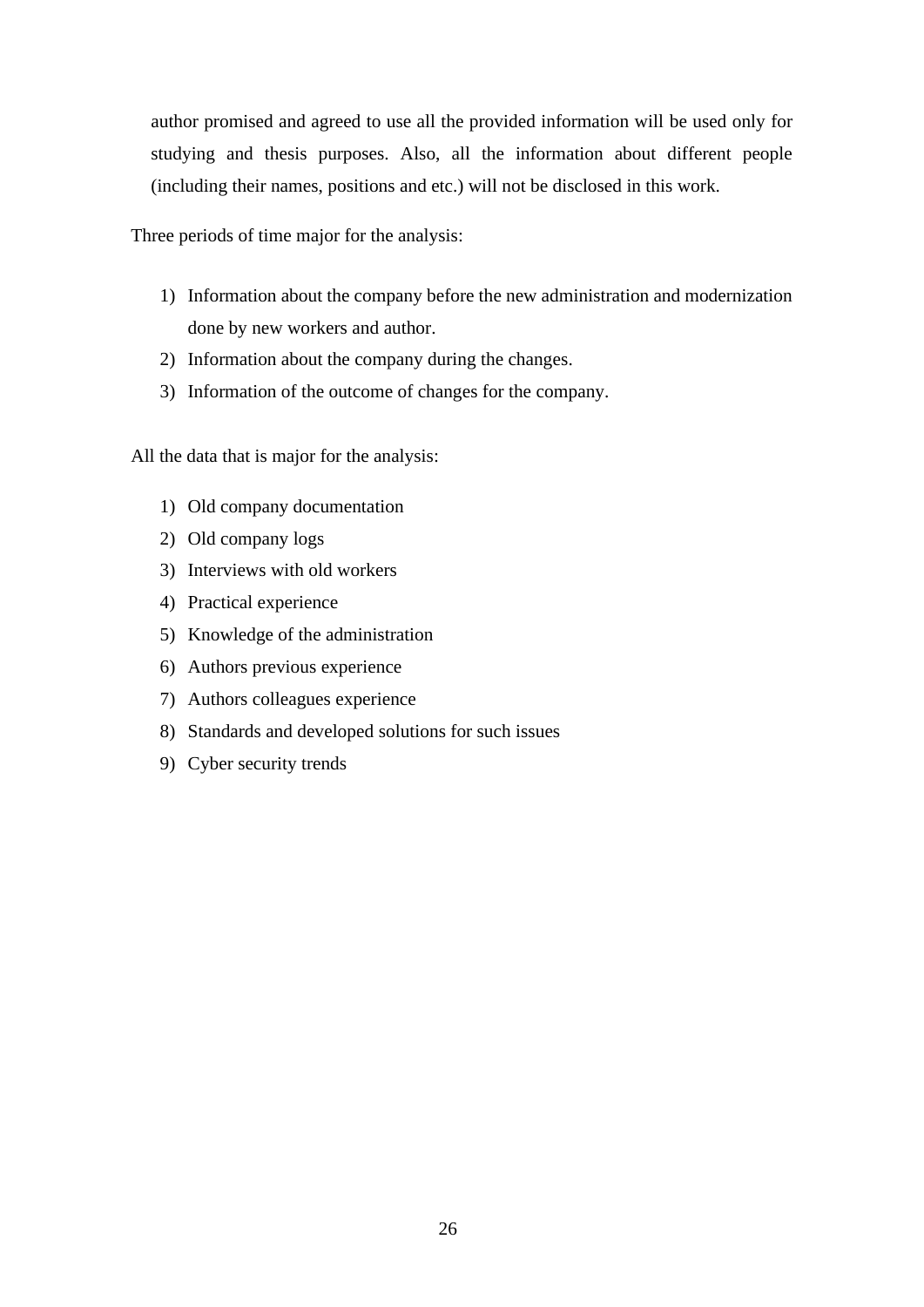### <span id="page-26-0"></span>**6 Result analysis**

### <span id="page-26-1"></span>**6.1 Origins of breaches**

#### **Why weren't those breaches solved in time?**

The final result of the research showed that the most issues were created because of the incompetence of the previous workers and ignorance from the previous administration. 8 out of 10 issues on the whole enterprise were the ones and caused by the ordinary human factor.

The simple fulfilment of the standards as well as some development of the ordinary procedures for the previous personal would save the situation before it was too late.

If the measures were taken in time, the company would not suffer critical losses and the staff would not have been let go and later replaced.

According to the information gathered from old archives, the company administration as well as IT department showed critical lack of action when it came to solving new issues on time.

Also, according to documentation, administration did not act at all, even in some critical events, like previously mentioned, the loss of 2 company phones. Normally administration would consider such a case as a wild offense against the company guidelines, but in this example no further actions were taken.

The absence of the proper documentation in IT Department as well as some gathered information from the bookkeeping department shows that there was a possible mishandlings of company assets.

Some information from old workers suggest that there was a connection between administration and specialist who was in charge of the equipment.

To sum up the majorities of the causes and all the investigation that has been done in department it can be proposed that the general origin of those causes was the simple human factor.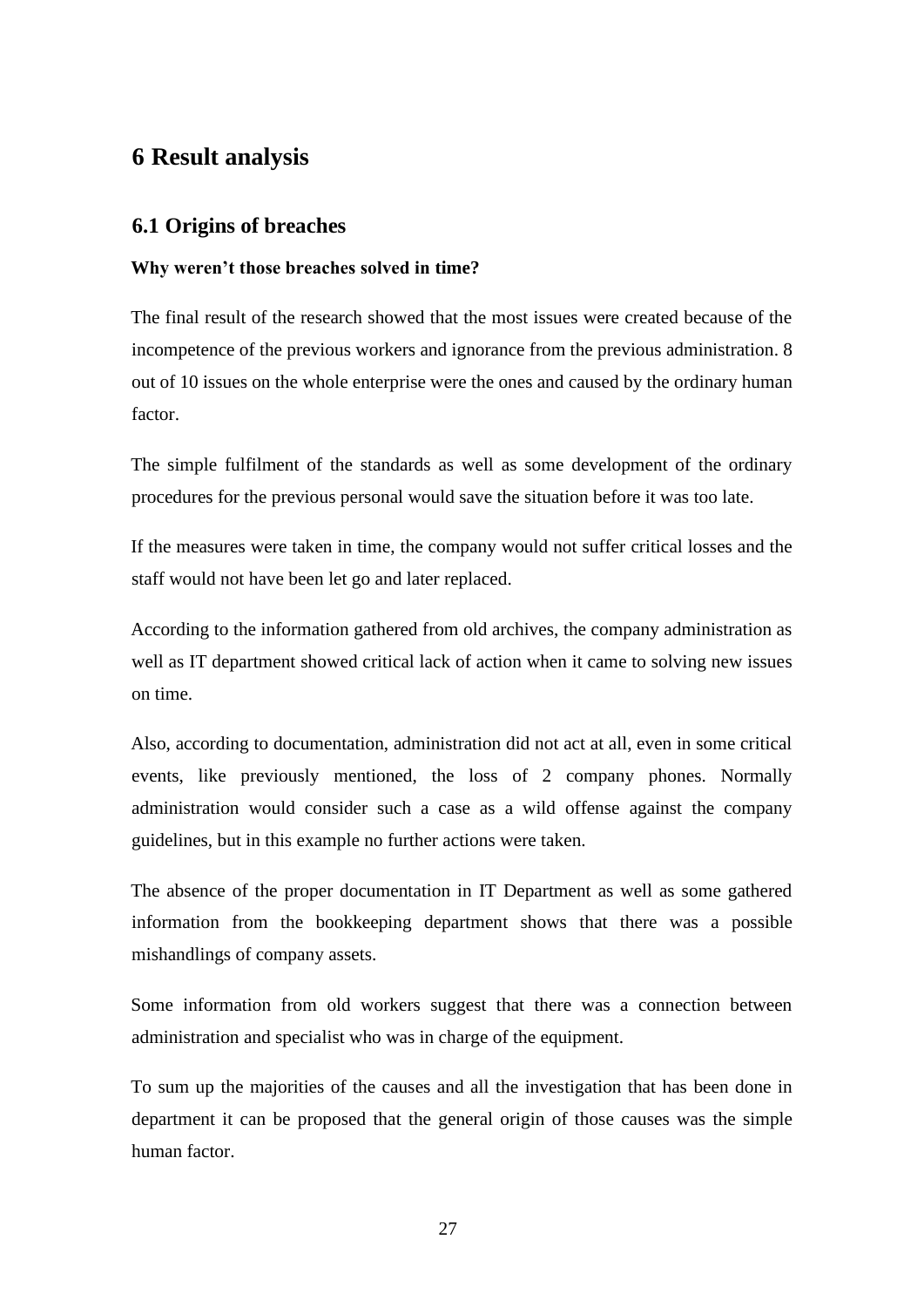#### <span id="page-27-0"></span>**6.2 Majority of breaches**

As judging from the perspective of specialist dealing with physical IT breaches, the majority of breaches are based on the absence of basic security measures and lack of training among staff members.

Also, author notices and highlights that most breaches can be solved easily if following general ISKE, or ISO procedures.

What about the breaches in general, if physical breaches such as the absence of the right invetarisation can be easily solved, the issue such as lack of understanding among the staff can be quite challenging.

Sometimes the personnel simply do not understand or do not want to understand the core principles of the security and that points out that the main breaches are often caused by the human factor.

#### **What are the current most seen and ignored breaches?**

Sometimes, as well as it was in this work situation, the most dangerous issues are the most noticed ones. Even if there was highly developed internal network, there would still be the more dangerous problem that probably would forfeit all the effort done from the side of the admins and developers just by allowing the ordinary physical access to the assets. By this statement, the author means that the main threat to the organization comes from employees: reusable passwords, attacks of social engineering and the inability to implement multifactor authentication are the most likely threats than remotely installed software or any cyber-attacks.

#### <span id="page-27-1"></span>**6.3 Resolving the breaches**

#### **What are the best solutions that could be used to easily get rid of those problems?**

Risk analysis, including their assessment, management, and discussion, is not new, but not everyone agrees with the term "risk-based." In large-scale systems, three components are present in the definition of risk: a description of what can go wrong, the probability of such an event and its consequences.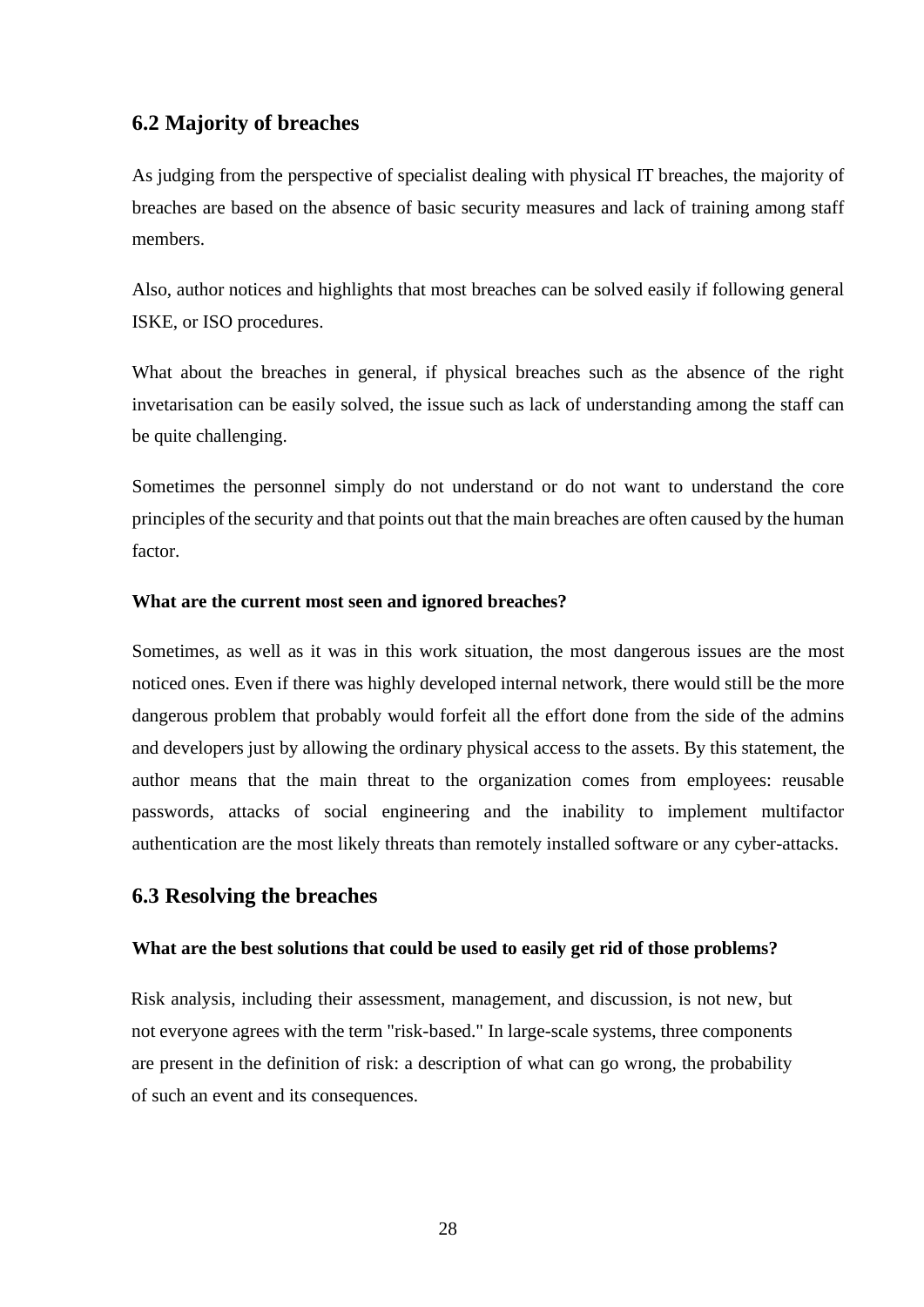Risk analysis requires that it be quantified for each component of the system and associated uncertainties. The purpose of the quantification is to determine the contribution of each component to the overall risk, thereby identifying components at significantly higher risk than the rest. Such components form the basis for the development of quantitative benchmarks that de facto become risk-based standards.

Quantitative risk assessment lays the foundation for routine risk assessment. However, in cyberspace, threats change too quickly, and opponents try to respond as quickly as possible, so existing methods for quantifying risks and determining their parameters do not meet the scale, complexity, and dynamism of cybersecurity. Ultimately, risk-based standards should help to make informed decisions based on existing threats and their consequences. The inclusion of the word "based" in the term indicates the need to go beyond traditional risk analysis, with the possibility of developing guidelines on effective risk reduction based not only on the physical state of the world, but also on the preferences and values of interested users of the system.

The practical part proved that the most efficient way to solve such breaches is to fully analyse the situation and trying to create some sort of special workflow. The whole idea of that workflow is to find the cause and connect other issues to it, allowing to easily analyse and understand the whole situation.

Also, the practice could never be so easy if not the cooperation between author and other Departments of the company. The communication is the key to success in the situations like this.

It is, undeniable that it is a famous cliché that those, who work in the IT industry have poor people skills, but while their technical expertise might be second to none, how well are key cyber security messages being communicated throughout the business? It is imperative that security professionals can communicate effectively with employees and administration at all levels. This is especially important in digital businesses, where there may be a high number of vulnerabilities. [22]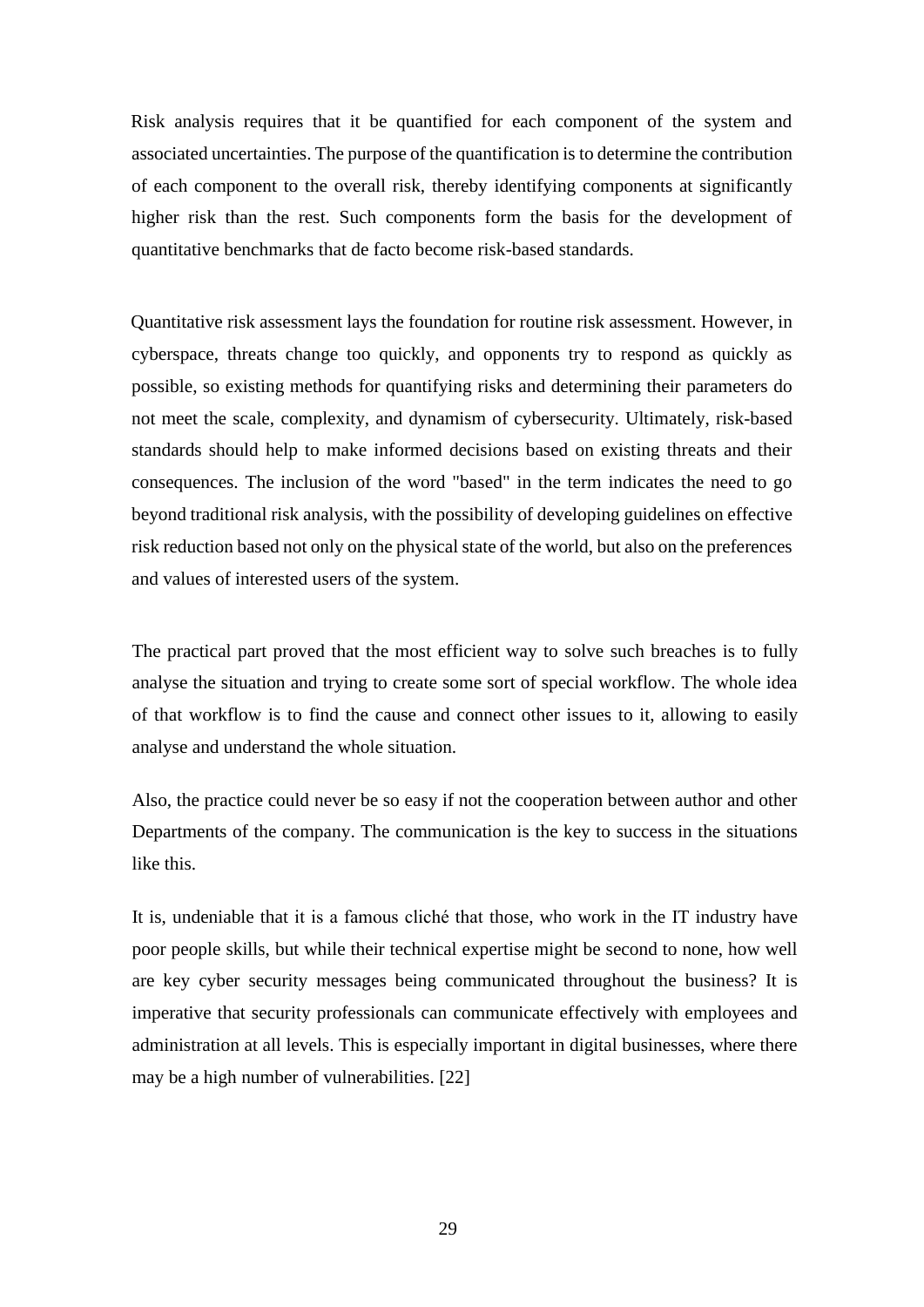#### <span id="page-29-0"></span>**6.4 Dealing with post-factor**

#### **How to make such issues appear less frequently?**

Or simply what to do after everything is settled down?

What about human factor, New employees should be trained in the company's safety standards. It will not be more than once a year to organize a basic seminar on cybersecurity for all workers. In addition, the manager should pay attention to the daily activities of employees, sometimes just watching how security policies are violated.

Knowledge testing is required. This is not about passing the exam, but about checking the actions of employees by imitating a real threat. Regular training will help employees respond correctly to a real threat. Any company has information that requires special protection - confidential data. Employees should understand what data is, know that attacks on such information are carried out purposefully, and remember that the disclosure is punishable. Legally correctly formalize the status of such information and notify employees of this with a signature. This will help to raise the level of responsibility when working with valuable data.

Each employee should know how and to whom they should immediately address in the slightest suspicion that a problematic situation has arisen, or in the case of a cyber incident. The longer the reaction time to the incident, the harder the consequences. If attention is drawn to what is happening at an early stage, damage can be avoided altogether.

Security policies may lose their relevance over time if users believe that their violation will not lead to any consequences, or, worse, if they decide that bypassing will increase productivity. Company standards must be up to date and meet business requirements. Therefore, security policies must be properly implemented and maintained in a connected state. When rules are developed jointly throughout the company, and security issues are part of the corporate culture, violations are extremely rare.

Never, do not underestimate the abilities of one specialist.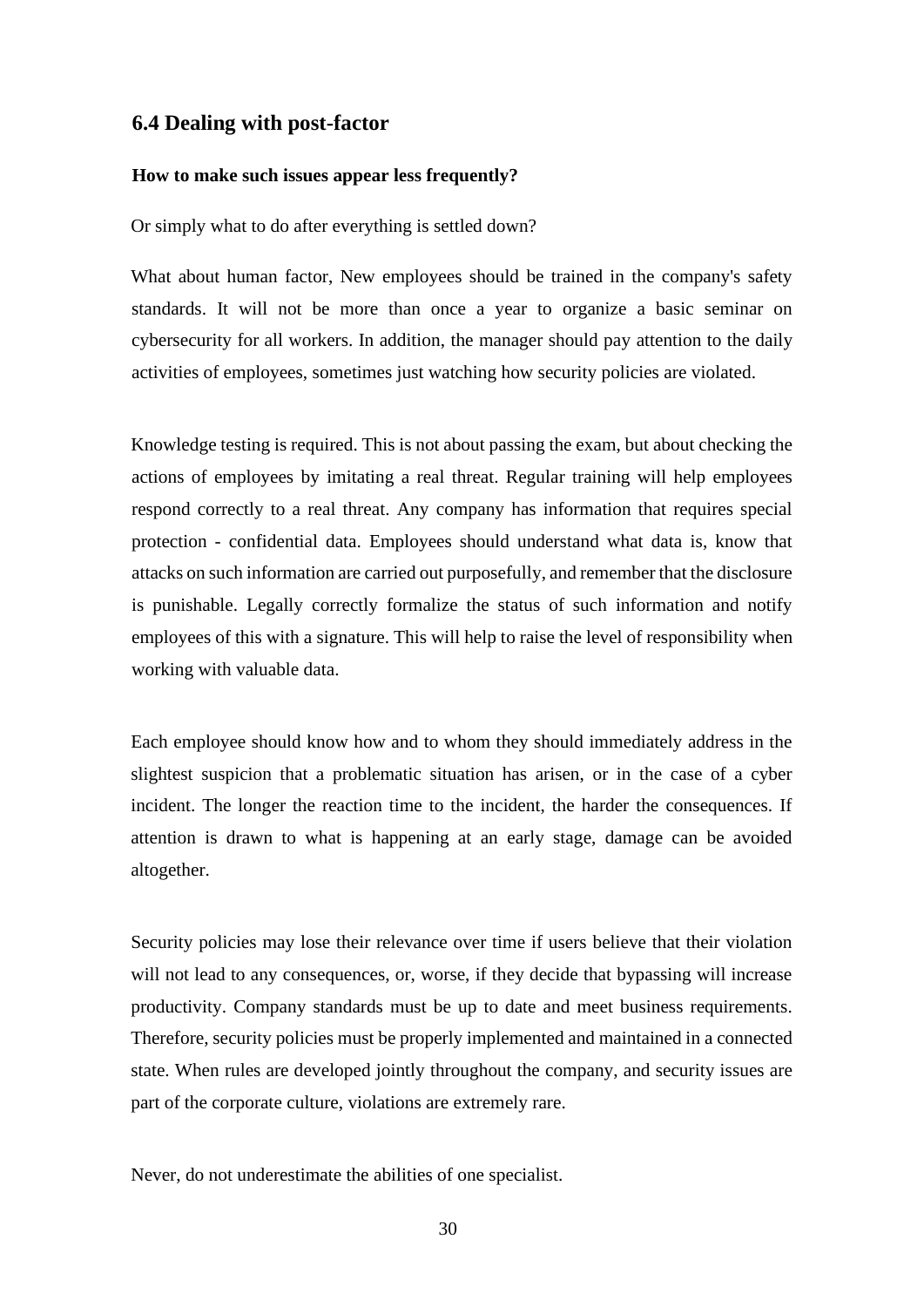A separate specialist responsible for countering insider threats can bring together teams from different departments to quickly detect, investigate, and respond to insider threat incidents when they occur. Such an employee can also help a team become more proactive when choosing the right policies and tools, primarily to prevent insider threats.

What about the digital part, Successful implementation of risk-based standards involves considering cybersecurity at the system level, recognizing the presence in cyberspace of virtual and physical systems and assets.

Security systems based on internationally recognized standards and independent compliance programs protect businesses and consumers from risks in all areas and contribute to the sustainability of company communications networks and systems.

Very importantly those systems must be always protected. It is not enough to react post a security breach, but to prevent it in the first place. Of course, almost no company has the resources to manually check the security of every system, so it is very important to automate daily systems whenever possible to free up employees for other important tasks and to also reduce the human factor. This is especially important for gathering analytical data, that if a breach does happen will quickly let the security specialist assess the situation and find the best and quickest solution.[23]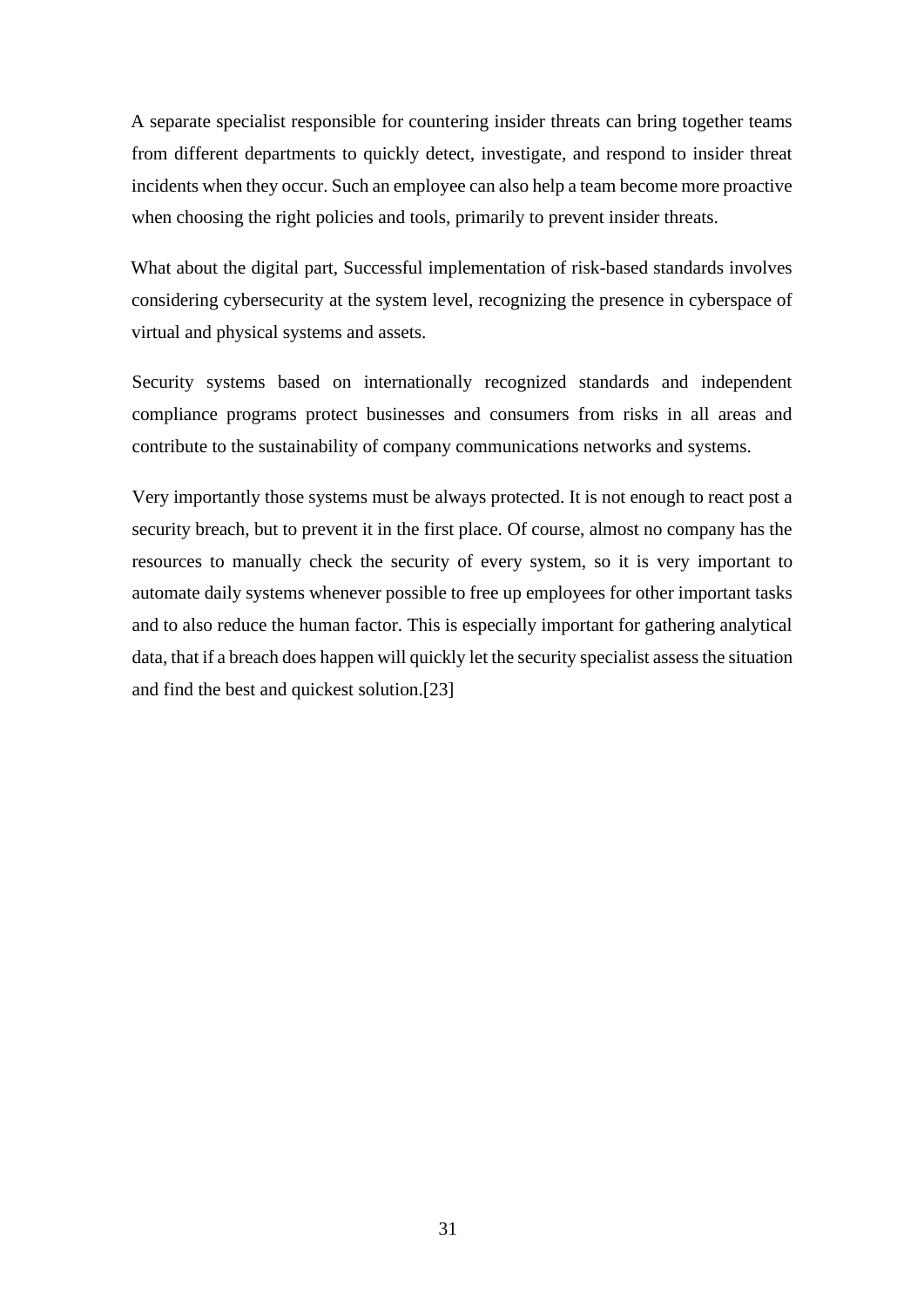### <span id="page-31-0"></span>**7 Conclusion**

Cybersecurity issues affect everyone today, from IT specialists to the quality control services. At the same time, a large number of cyberspace users increase the rate of changes - along with the complication of protective equipment, the means the attacks are becoming more complicated.

This work was the full analysis of authors first steps as the specialist in this field. The author is really grateful that he had a chance to work with such a great people to prove his skills and knowledge.

The job that Author have done was not so influential for the company as it was for his improvement. There were definitely a lot of new and interesting problems encountered during this work, but the issues, as well as the ever-changing security breaches that can be found in such companies always give a specialist an opportunity to improve.

The Author found new ways of analysing the situations connected to his sphere of work and now he can understand the value of intellectual property.

Also, the big surprise for the author was the discovery of true importance of communication. If not the true communication between different department within a company, the whole job could mean nothing. It was really important for author as a new specialist to gather so much information about how close IT sphere is connected with each part of an ordinary automation company.

Also, Author learned that specialist must never trust their first impression before the analysis. What at first seemed outdated, was absolutely normal and up to date.

<span id="page-31-1"></span>The most interesting outcome of this work is definitely about its influence on the author. This work had a big role in the authors past, present and future. The whole point of improving and learning is to always analyse everything that was done even a long time ago. The author is sure that the work that was done during this thesis will still be relevant and even more useful for him as a specialist in the future.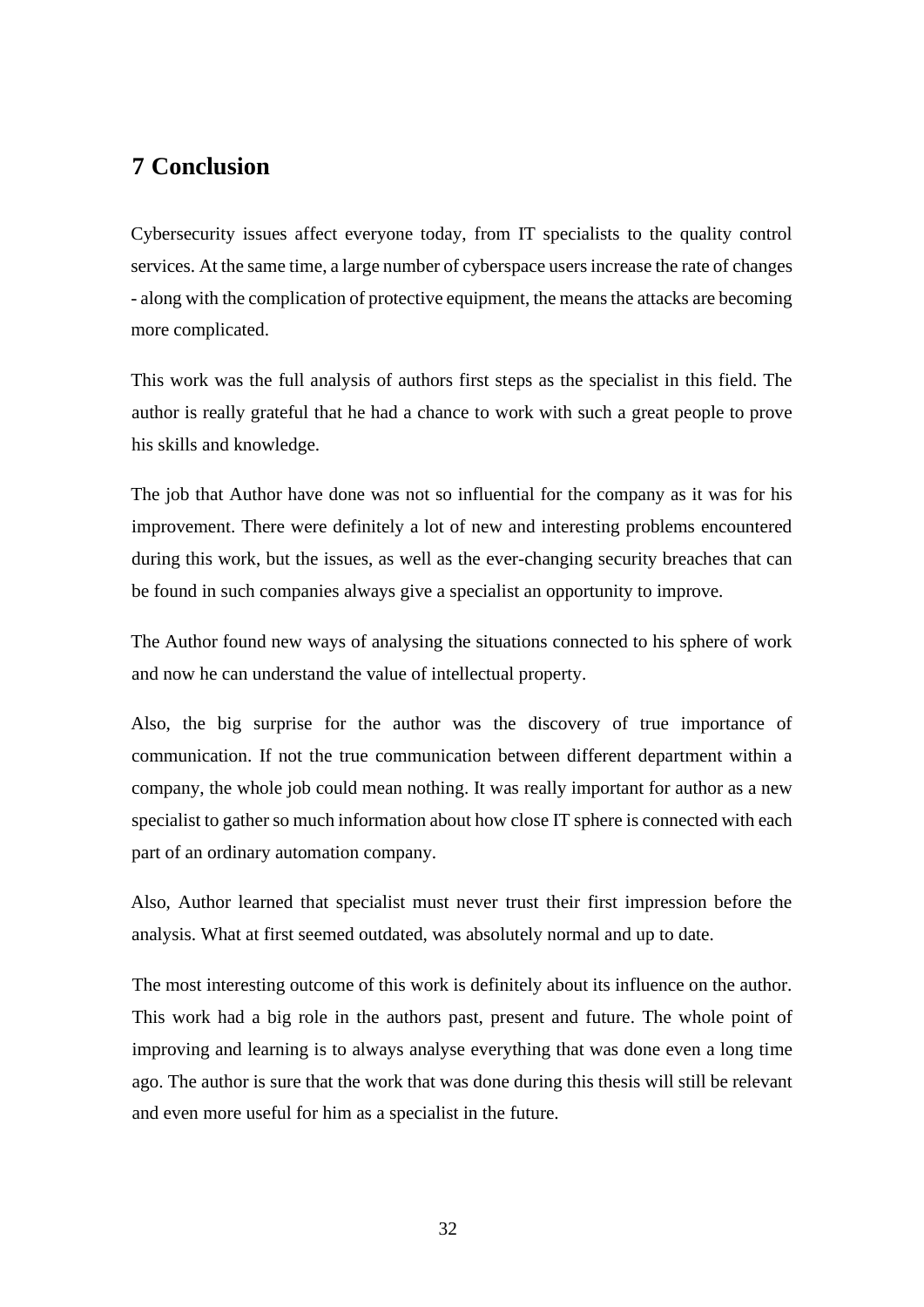### **References**

- [1] Riigi infosüsteemi amet, "Infosüsteemide turvameetmete süsteem ISKE," 2020. [Online]. Available: https://www.ria.ee/et/kuberturvalisus/infosusteemideturvameetmete-susteem-iske.html. [Accessed 3 December 2020].
- [2] Harward Law School Forum on Corporate Governance, "What Companies are Disclosing About Cybersecurity Risk and Oversight," 2020. [Online]. Available: https://corpgov.law.harvard.edu/2020/08/25/what-companies-are-disclosingabout-cybersecurity-risk-and-oversight/. [Accessed 3 December 2020].
- [3] University of San Diego, "Top Cybersecurity Threats in 2020," 2020. [Online]. Available: https://onlinedegrees.sandiego.edu/top-cyber-security-threats/. [Accessed 3 December 2020].
- [4] Northwestern University, "Use Best Practices to Design Data Center Facilities," 22 April 2005. [Online]. Available: https://www.it.northwestern.edu/bin/docs/DesignBestPractices\_127434.pdf. [Accessed 3 December 2020].
- [5] Riigi infosüsteemi amet, "Implementation manual for the THREE-LEVEL BASELINE SECURITY SYSTEM ISKE," 2017. [Online]. Available: https://www.ria.ee/sites/default/files/content-editors/ISKE/iske-implementationmanual.pdf [Accessed 3 December 2020].
- [6] ISO, "ISO/IEC 27001 INFORMATION SECURITY MANAGEMENT," 2019. [Online]. Available: https://www.iso.org/isoiec-27001-information-security.html [Accessed 3 December 2020].
- [7] UK Cabinet Office, "Open Standards Principles for software interoperability, data, and document formats in government IT specifications," 2012. [online] Available at: http://ofti.org/wp-content/uploads/2012/12/46907\_Open-Standards-Principles-FINAL.pdf [Accessed 3 December 2020].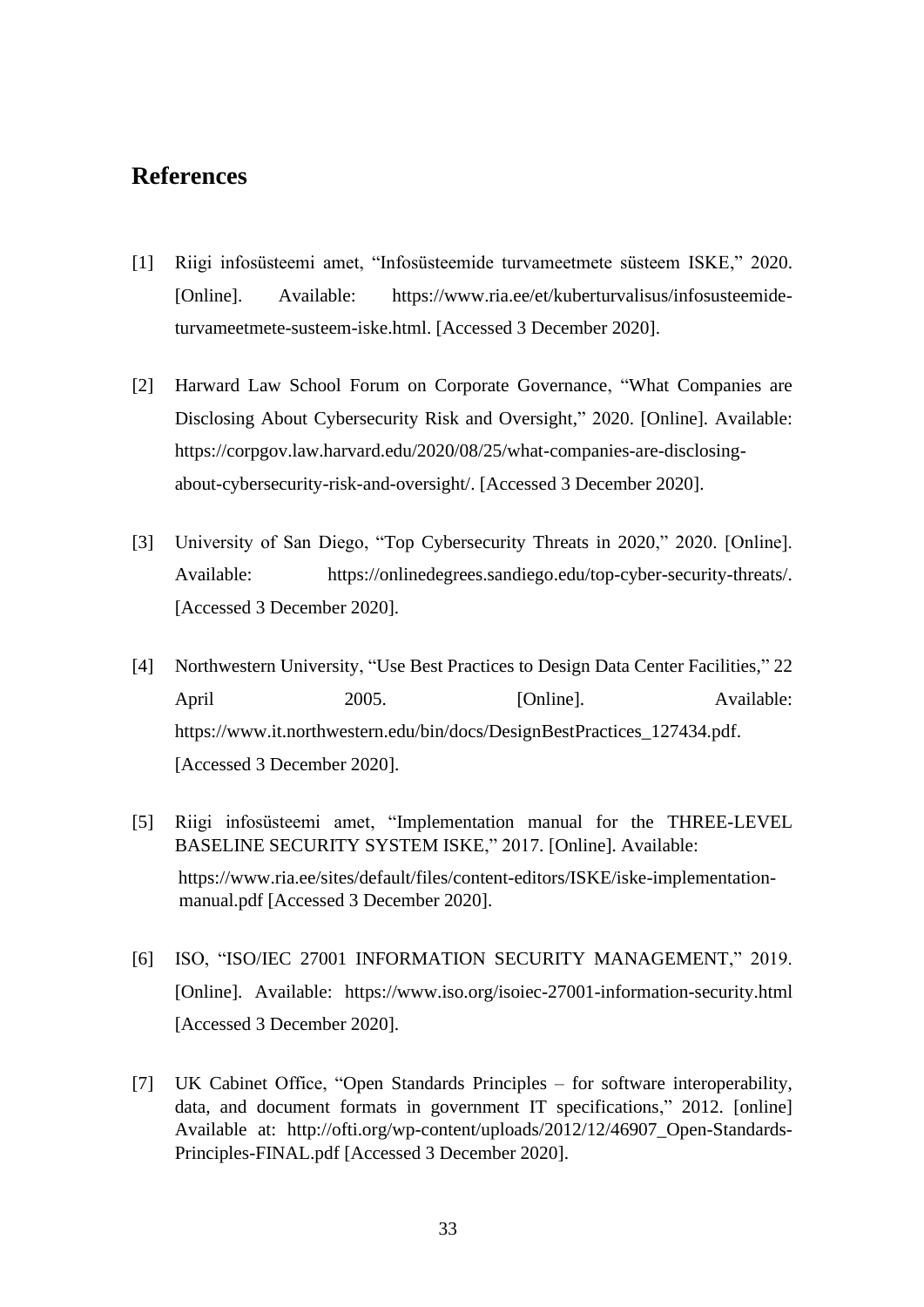- [8] IBM, "The top ten security articles you need to read," 2017. [online] Available at: https://www.ibm.com/developerworks/library/se-top-security-articles-you-needread/index.html [Accessed 3 December 2020].
- [9] Microsoft, "Security Blog," 2020. [Online]. Available: https://www.microsoft.com/security/blog/ [Accessed 3 December 2020].
- [10] David L Berger, "Industrial Security 2nd Edition ", August 4, 2011 [Book]
- [11] Eric D. Knapp, Joel Thomas Langill, "Industrial Network Security: Securing Critical Infrastructure Networks for Smart Grid, SCADA, and Other Industrial Control Systems 2nd Edition ", December 29, 2014 [Book]
- [12] Pascal Ackerman, "Industrial Cybersecurity: Efficiently secure critical infrastructure systems, October 18, 2017 [Book]
- [13] John M. White, "Security Risk Assessment: Managing Physical and Operational Security 1st Edition ", August 6, 2014. [Book]
- [14] Gov.uk, "Cyber Security Breaches Survey 2019," 2019. [Online]. Available: https://assets.publishing.service.gov.uk/government/uploads/system/uploads/attac hment\_data/file/875799/Cyber\_Security\_Breaches\_Survey\_2019\_- \_Main\_Report\_-\_revised.pdf [Accessed 3 December 2020].
- [15] National Cyber Security Centre, "Most hacked passwords revealed as UK cyber survey exposes gaps in online security," 2019. [Online]. Available: https://www.ncsc.gov.uk/news/most-hacked-passwords-revealed-as-uk-cybersurvey-exposes-gaps-in-online-security [Accessed 3 December 2020].
- [16] Kaspersky Daily, "The Human Factor in IT Security: How Employees are Making Businesses Vulnerable from Within," 2017. [Online]. Available: https://github.com/aerokube/ggr. [Accessed 3 December 2020].
- [17] ISC, "Cybersecurity Professionals Focus on Developing New Skills as Workforce Gap Widens," 2019. [Online]. Available: https://www.isc2.org/- /media/ISC2/Research/2018-ISC2-Cybersecurity-Workforce-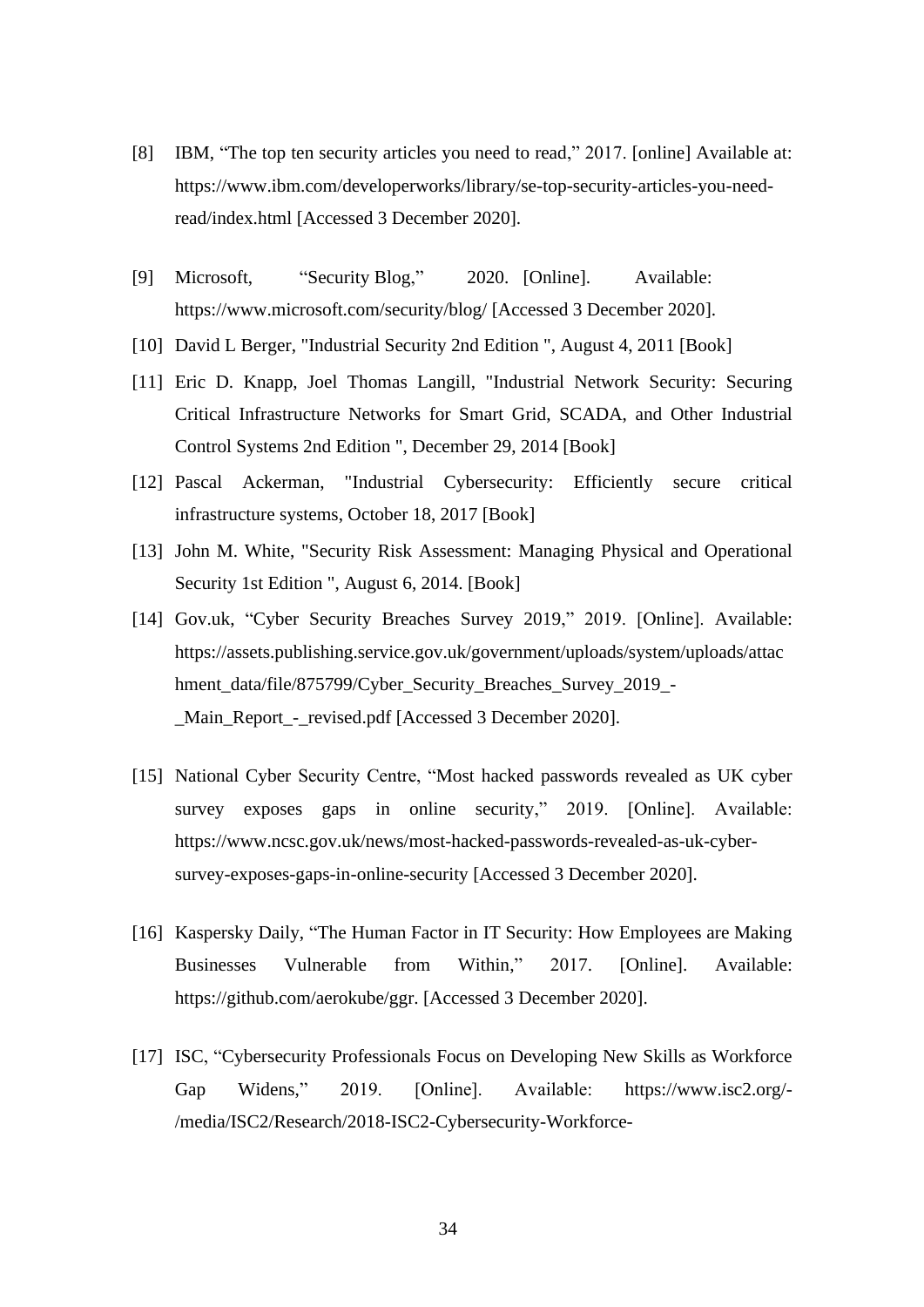Study.ashx?la=en&hash=4E09681D0FB51698D9BA6BF13EEABFA48BD1 7DB0\h [Accessed 3 December 2020].

- [18] Intersoft Consulting, "GENERAL DATA PROTECTION REGULATION (GDPR)," 2020. [Online]. Available: https://gdpr-info.eu/. [Accessed 3 December 2020].
- [19] Riigi infosüsteemi amet, "The 2020 yearbook of the INFORMATION SYSTEM AUTHORITY," 2020. [Online]. Available: https://www.ria.ee/sites/default/files/contenteditors/ria\_aastaraamat\_2020\_48lk\_eng.pdf [Accessed 3 December 2020].
- [20] CNBC, "This crime in the workplace is costing US businesses \$50 billion a year," 2017. [Online]. Available: https://www.cnbc.com/2017/09/12/workplace-crimecosts-us-businesses-50-billion-a-year.html [Accessed 3 December 2020].
- [21] Riigi infosüsteemi amet, "The 2020 yearbook of the INFORMATION SYSTEM AUTHORITY," 2020. [Online]. Available: https://www.ria.ee/sites/default/files/contenteditors/ria\_aastaraamat\_2020\_48lk\_eng.pdf [Accessed 3 December 2020].
- [22] Computerweekly.com, "Security Think Tank: Communication is key to cyber security in digital era," 2016. [Online]. Available: https://www.computerweekly.com/opinion/Security-Think-Tank-Communicationis-key-to-cyber-security-in-digital-era [Accessed 3 December 2020].
- [23] DATAINSIDER, "Data Breach Experts Share The Most Important Next Step You Should Take After A Data Breach in 2019 & Beyond," 2020. [Online]. Available: https://digitalguardian.com/blog/data-breach-experts-share-most-important-nextstep-you-should-take-after-data-breach-2014-2015 [Accessed 3 December 2020].